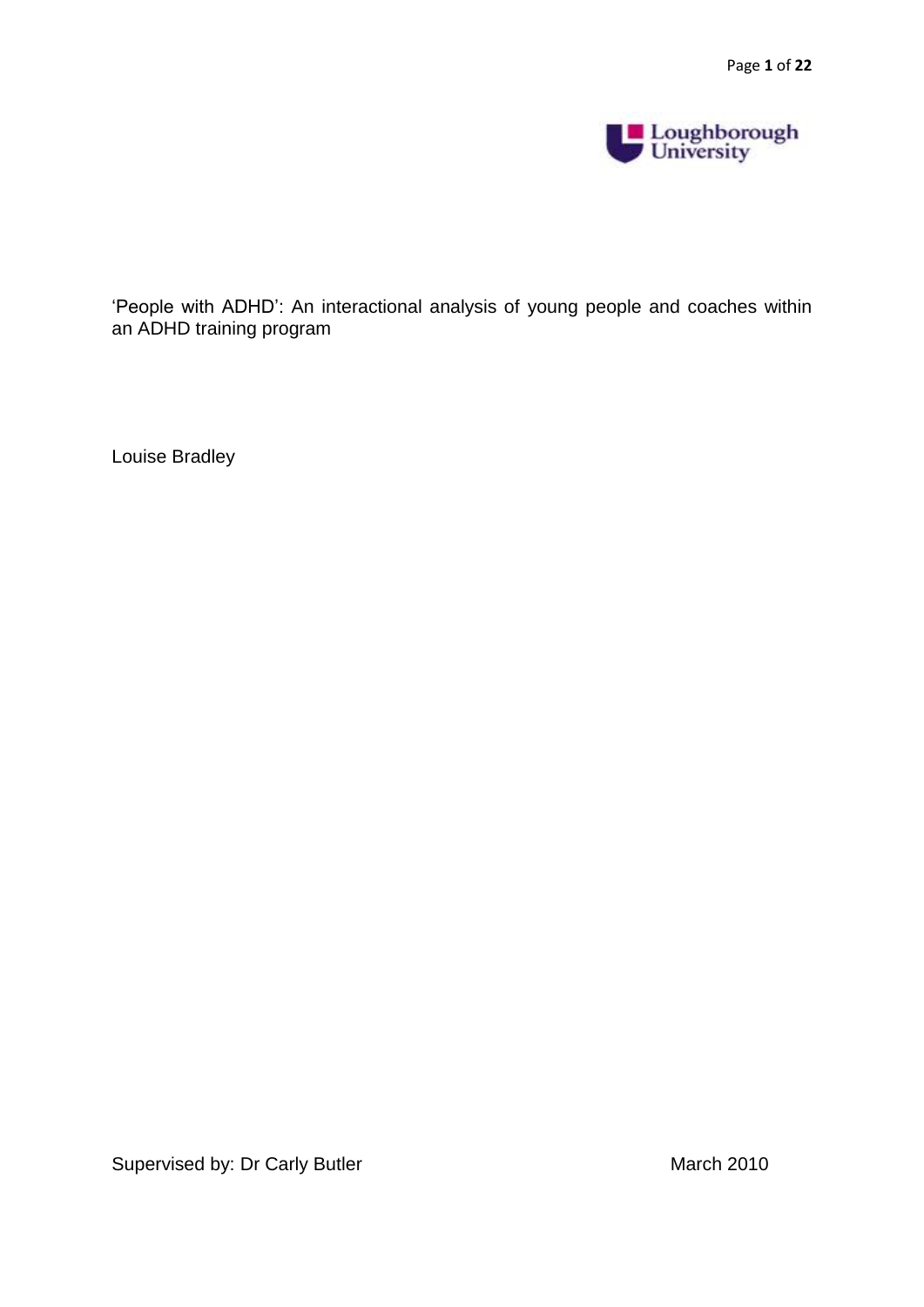"People with ADHD"...: An interactional analysis of young people and coaches within an ADHD training program

# **ABSTRACT**

This study examines the impact of Attention Deficit Hyperactivity Disorder (ADHD) stereotypes using audio-recorded interactions of a training session which provides practical solutions for young people when faced with negative stereotypes in their everyday lives. A discursive psychological approach is used drawing on methods from conversation analysis and membership categorization analysis. The study focuses on how the constructive three turn initiation-reply-evaluation sequence is used to make visible the young people"s ADHD knowledge. The way membership categorization is used to do and recognise descriptions of ADHD and how these descriptions are claimed or resisted by the young people. The study contributes to the area of research which looks at the everyday lived experiences of young people and ADHD with implications for practitioners to improve the way training/support sessions are managed and organized.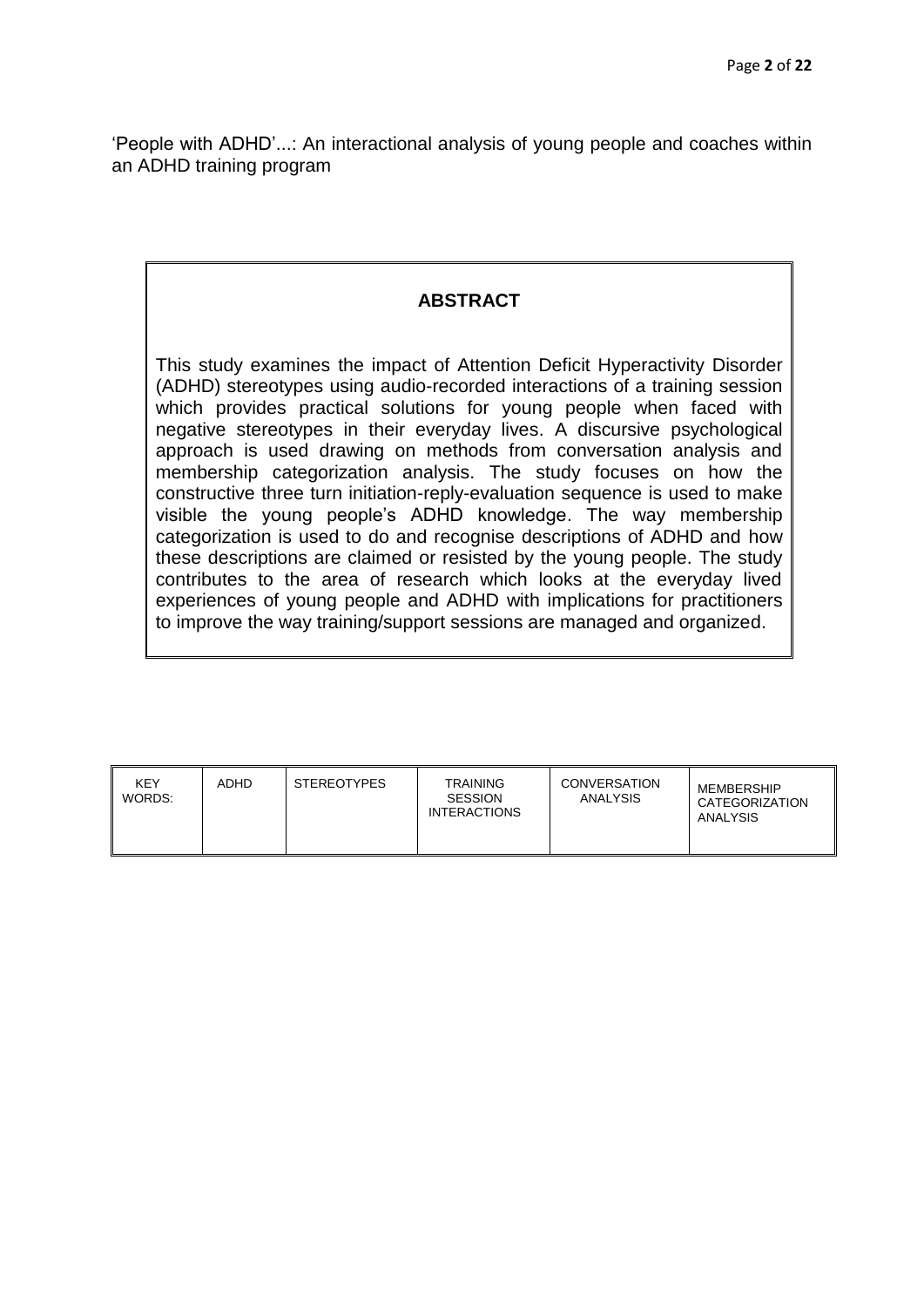### **Introduction**

Attention Deficit Hyperactivity Disorder (ADHD) is the most commonly diagnosed behavioural disorder in childhood with prevalence estimated at around 5% (Wolraich et al, 2005). It is a chronic disorder which persists throughout adolescence into adulthood (Whalen, 2004). The Diagnostic and Statistical Manual of Mental Disorders (DSM-IV) is the official manual used by psychiatrists to diagnose ADHD (see appendix 1 for full diagnostic criteria). Individuals with ADHD have impairments in adaptive functioning which often leads to behavioural problems such as aggression, poor impulse control, poorly regulated behaviour and low motivation. These problems often result in academic underachievement, risk-taking behaviour and interpersonal difficulties (Barkley, 2006).

The vast quantity of research into ADHD has been about assessment, diagnosis and treatment (Barkley, 2006; Goldman et al, 1998) or behaviour management programs for parents or carers to reduce and manage undesirable behaviour (Danforth et al, 2006; Gavita & Joyce, 2008). However, little research has been done about how the young person feels about their ADHD and how they manage the associated behaviours, and even less about the effect on their self-concept and self-esteem (Ryan & McDougall, 2009). The following studies represent a corpus of work which starts to address this shortfall. Travell and Visser (2006) used a grounded theory approach to report how young people described themselves as "naughty" and "stupid" and so perceived themselves as "different" from others, impacting negatively on their self-esteem. Krueger and Kendall (2001) also used a grounded theory approach to report how adolescents defined themselves by their ADHD behaviours and how they incorporated many stigmatizing beliefs and negative attributes as part of their identity. They argue these findings are in stark contrast to research on young people with a physical illness or disability where identity is defined separately.

The association between behavioural problems and self-concept was examined by Houck et al (in press) using self report questionnaires. The study found the more a child internalized their ADHD behaviours the greater the negative influence on their self-concept. They concluded the older children had the lowest self-concept scores suggesting a cumulative effect over time. Finally, Wolraich et al (2005) argue ADHD negativity needs to be changed because if people in life are frequently told they are "bad", "stupid", "mental" and "damaged" because they have ADHD they will be defined by their ADHD and ultimately limited. They suggest individuals need to be educated with the basic understanding that ADHD is a neurobiological disorder which the person is born with. It is comparable to those born with poor eyesight or asthma, and so not the fault of the individual.

The studies above all recommend that more research is needed into young people"s lived experiences of ADHD to improve understanding and support, not only for the young person and those involved but for society as a whole. If interventions are not made available to improve the negativity of ADHD for young people there are significant consequences: antisocial personality disorder, drug misuse, increased risk of psychosis, the potential list of negative outcomes is long (Scott, 2008). The general recommendation is that early psychosocial intervention is needed through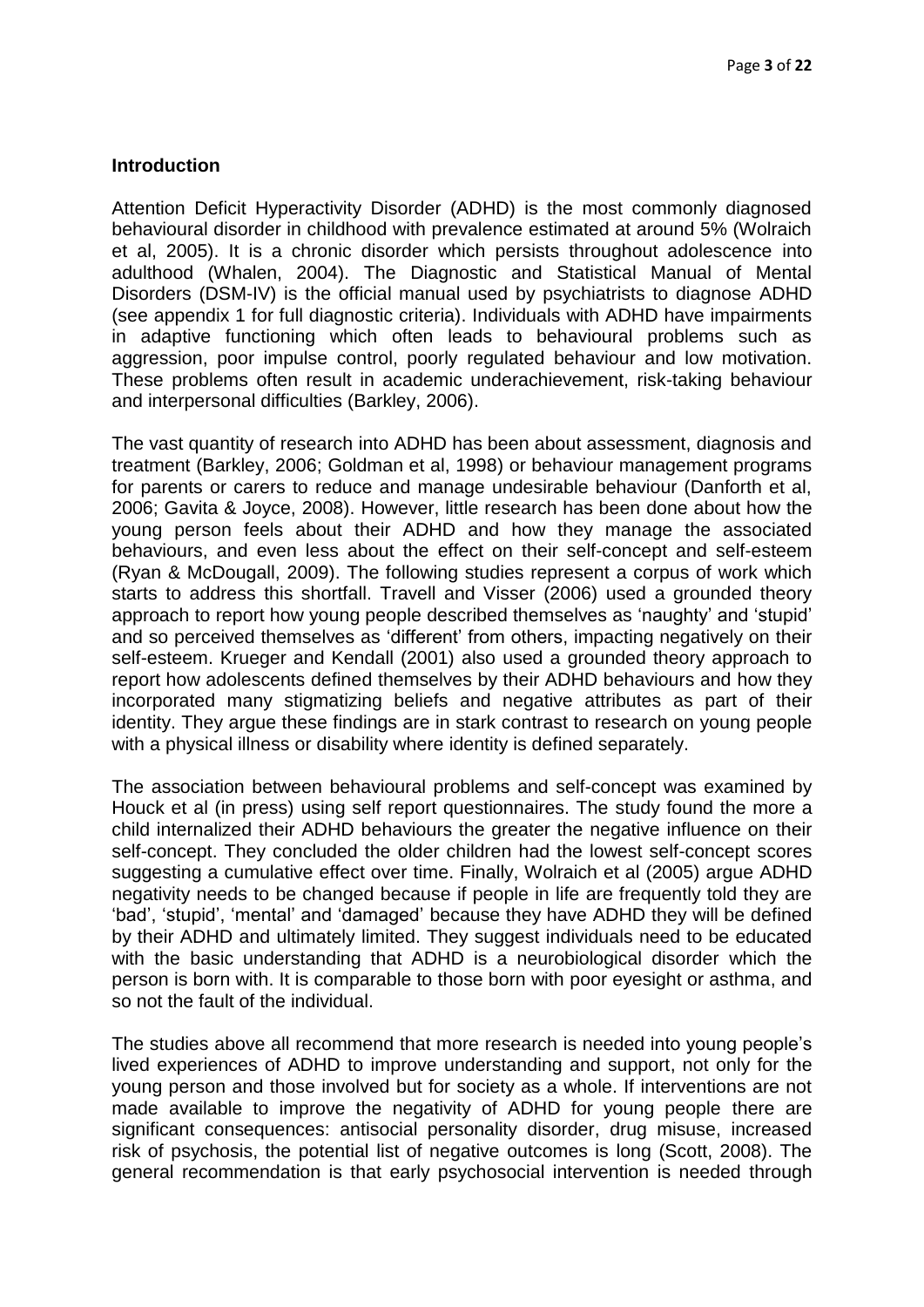ADHD behavioural training programs and support groups to fulfil a real need for people with ADHD (Barber, Grubbs and Cottrell, 2005). Therefore, this study will look at young people"s lived experiences of ADHD within a support/training group session. The focus will be on the overlap between self-concept, self-esteem and social identity: how we develop a sense of membership and belonging to a particular group (Eysenck, 2004) to prevent the negativity which surrounds ADHD stereotypes becoming internalized.

Research has shown we get a sense of positive self-concept and self-esteem from our identity group which is influenced, shaped and formed by our relationships with other people (Hester & Eglin, 1997). These ideas continue the work of Sacks (1992), in particular his work on membership categorization analysis (MCA). Sacks argued people use categories as a resource in their everyday talk to describe identities, relationships and social order. In addition, he described category bound activities (CBA) which tie certain characteristics or activities to a particular category (Sacks, 1972; Silverman, 1998). Both membership categories and CBAs are "inference rich" in that they are a system of common-sense knowledge which people use to infer what a person is 'like' and how they should behave (Schegloff, 2007).

Humans need to categorize, it is a necessary and normal cognitive function which helps us simplify and make sense of our complex social world (Augoustinos & Walker, 1998). However, categories can be distorted. They have a tendency to overestimate how much members from a particular group resemble each other by differentiating them from others, thus producing social stereotypes (Billig, 2002). Categories are not inherently prejudiced but they provide a basis for prejudice, and this is a serious social problem because prejudice thinking judges members of a group regardless of individual characteristics. Members can become stereotyped simply because they belong to a particular group (Billig, 2002). It is also argued that stereotypes generate behavioural expectations by describing assessments of people"s behaviour in terms of their social identity (Stokoe, 2003) and these behavioural expectations often become self fulfilling prophecies (Augoustinos & Walker, 1998). However necessary categorization and stereotyping is in everyday life, if it is negative it leads to the stigmatization of certain groups (Goffman, 1963).

The research questions are guided by the recommendations from past research along with the reported lack of research to use MCA methods to examine peer interaction and social organisation (Butler & Weatherall, 2006). It therefore follows the research will look firstly at the interactions between ADHD Coaches and young people within an ADHD training program. Secondly, it will draw on the methods of MCA to look at how categorization practices are used. Thirdly, the research will look at the way ADHD knowledge is used to challenge some of the most likely stereotypes about ADHD. By examining these research questions the study hopes to contribute new understandings about young people"s reported experiences of living with ADHD. It also hopes to provide practical insight for support workers and other professionals working with young people and ADHD in respect to the way support/training group interactions are organized and managed. This insight is important because successful intervention depends on how secure the young person feels about sharing their experiences.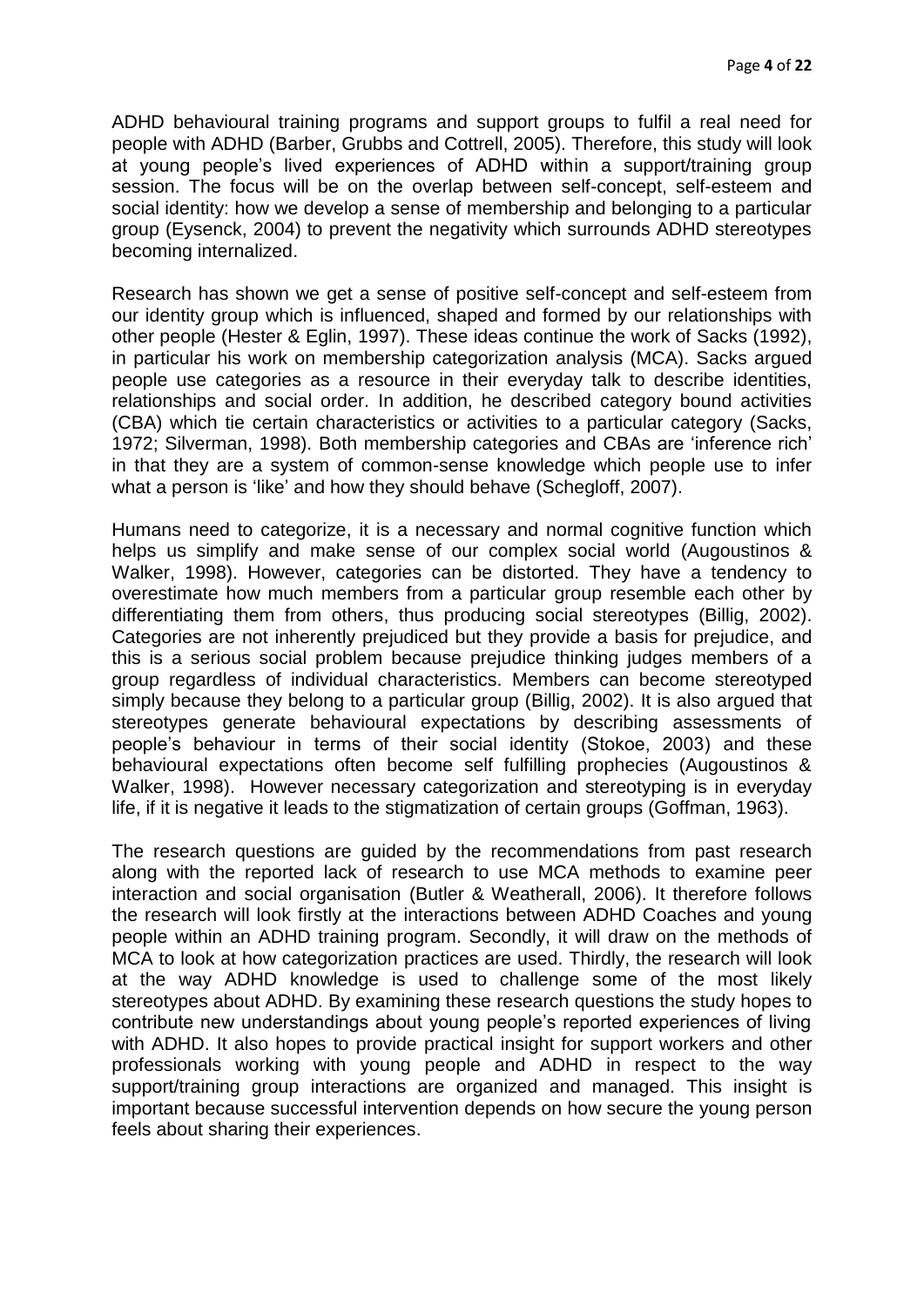### **Method**

The data was the starting point for the study and it came from ADHD Solutions, an organisation which helps support families, children, young people and adults in Leicester with ADHD with regularly run support groups and training sessions. The chosen data for the study is a 6 week program called "Challenging Teens", a behaviour management program run for parents to help manage their young people"s behaviour through adolescence. The study will not focus on the parents" part of the program instead it will look at the two training sessions specifically designed for the young people to discuss issues of ADHD awareness, self regulation and staying in control of emotions. In these sessions the young people are offered advice and strategies about how to identify and manage some of the difficulties they may experience in their everyday life because of their ADHD.

At the start of the first young people"s training session the ADHD Coaches, Sue and Jez, implemented a 15 question answer sheet. With the exception of one question, *"people with ADHD are cool"*, the rest were negatively worded descriptions of ADHD such as, "*people with ADHD are naughty", "just want attention"* and *"are mental, crazy or a freak"*. The young people were asked to read and fill out the "true or false" question sheet (Appendix 2). Instructions were given verbally by Sue as well as being written on the handout sheet reading, *"There are lots of misunderstandings about ADHD. Lots of people get confused about what is true and what is false. Look at the list below and tick whether they are true or false"*. The young people were given help with reading and comprehension if needed by Sue and Jez, and Josh, a volunteer helper.

The behaviours on the question sheet used everyday terminology to illustrate some of the attitudes the young people may have or will encounter at some time from school, friends, family or the wider community. The questions encouraged the young people to think about which behaviours they found representative of ADHD. The aim of the exercise was to challenge the negative stereotypical statements written on the sheet as these contribute significantly to poor self-esteem and self-identity. A discussion followed the exercise and it is this discussion which is the data for the analysis.

### **Participants and Ethics**

There were five families taking part in the program which consisted of six evening sessions for the parents and two three hour training sessions for the young people. The young people in the study all had a diagnosis of ADHD and were aged between 10 and 14 years. The study followed the British Psychological Society"s ethical guidelines and was given full ethical approval from the University Ethics Committee; also a full CRB check was carried out on the researcher. ADHD Solutions contacted the families on behalf of the researcher to request permission to allow the training sessions to be observed and audio recorded. The study was explained to the parents and young people by the researcher and full written consent was obtained from both. It was made clear to the parents and young people that they were free to withdraw from the study at any time without reprisal. All information obtained was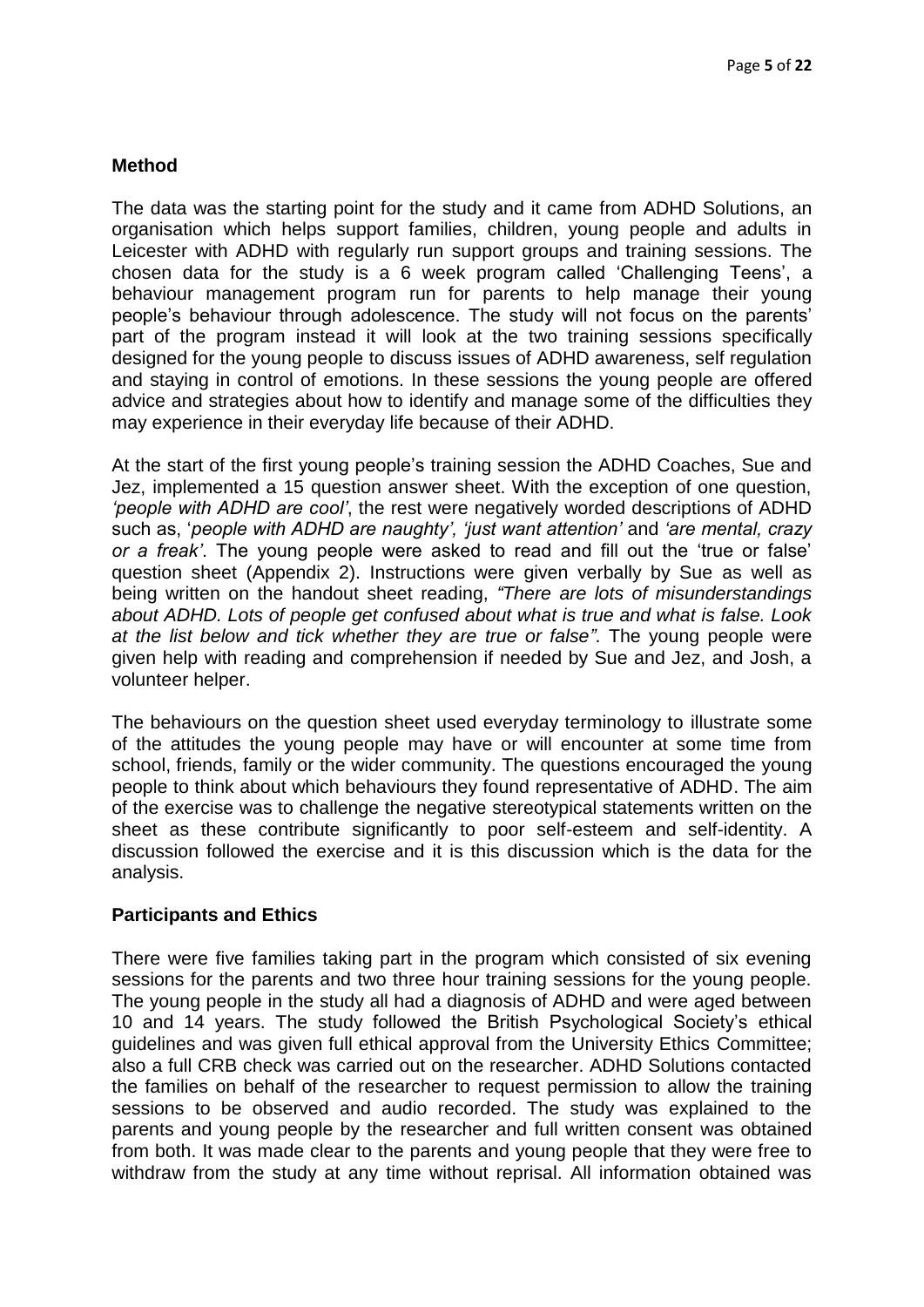securely stored, and confidentiality was maintained during the transcription process by removing or changing any identifying features.

### **Analytic Methodology**

This study is qualitative in design using a discursive psychology (DP) approach and methods from conversation analysis (CA) and membership categorization analysis (MCA). DP is a form of discourse analysis which draws on the work of Harvey Sacks and CA to treat talk as social action (Potter, 1998). DP looks at how phenomenon are constructed, attended to and understood in interaction. The focus is on material from real world situations to investigate the ways people use psychological concepts when they talk to each other and what actions these perform. In essence, it is the academic study of how commonsense psychological concepts are used and applied in everyday life (Edwards, 1993; Edwards and Potter, 1992; Potter, 1998).

Within DP the chosen research methodology for studying naturally occurring conversations is CA, the scientific study of talk-in-interaction (Schegloff, 2007). CA examines the sequential organization and performative aspects of talk to determine patterns in turn-taking and the organisation of social interaction. It is used to examine how conversation works in many different settings from conversations between people in their everyday life to institutional conversations which in this study will be the ADHD training sessions (Psathas, 1995; Schegloff, 2007; Silverman, 1998). In addition, the study will draw on MCA, also developed by Harvey Sacks, to examine the way people use common-sense knowledge to describe people and activities to make sense of their social world. The focus will be on the methods people use in their everyday life to identify or resist memberships defined by who they are in relation to others (Sacks, 1992; Benwell & Stokoe, 2006).

DP, CA and MCA researchers express a preference for naturally occurring data of social interaction. Naturally occurring data is produced independently of the researcher, compared to say interviews or focus groups which rely on researcher involvement (Speer, 2002). Potter (2002) argued researchers should endeavour to use data which occurs naturally outside of a research setting. With this in the mind the researcher"s role was only to observe from a distance and audio record the sessions for subsequent analysis. The need to audio record is common practice because it is widely agreed that researchers cannot rely on recollection alone to remember conversations accurately (Antaki, 2002; Sacks, 1992; Silverman, 1998). Also, the recordings allow the researcher to listen repeatedly to the data, an essential part of the transcription process. The sessions were firstly orthographically transcribed and the chosen extracts to be used in the analysis section were transcribed in more detail using techniques developed by Gail Jefferson (2004) (Appendix 3).

The Jefferson system is the principal system used in CA because it ensures all detail of talk is captured in the transcript including intonation, pitch, silences, emphasis and the like. These details are used by people in talk to do some business, so it is essential this level of detail is transcribed in order to preserve the key features of talk which people attend to in conversation. After transcription inductive data-driven analysis was performed using CA methods to examine how the group interactions are sequentially organised, in particular focusing on turn organization. MCA methods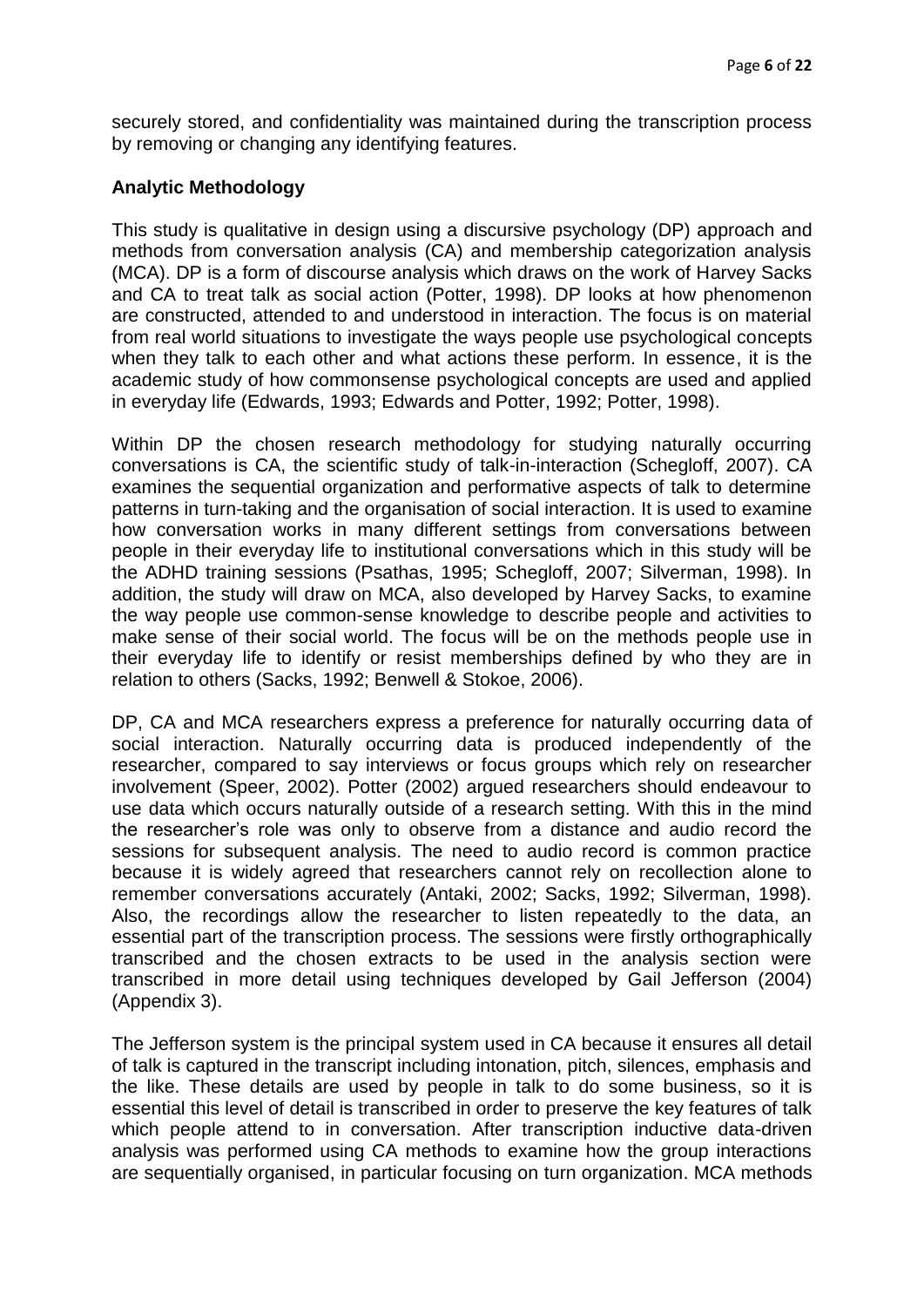will look at the way the Coaches and young people do and recognise descriptions of themselves and others and whether these descriptions are representative of the ADHD stereotypes.

The analysis will focus on three areas. Firstly, the way ADHD knowledge is presented and understood in the training session. Secondly, how the group claim or resist membership of ADHD categories. Thirdly, the methods used to challenge stereotypes about ADHD to improve self-concept, self-esteem and social identity.

## **Analysis**

The training session has its own epistemological culture. The young people attend the sessions voluntarily to learn strategies from the Coaches to help them manage their ADHD behaviour and build healthy relationships with others. Alongside this role the Coaches help the young people recognise and challenge ADHD stereotypes to address issues of low self-concept and self-esteem.

The analysis will be divided into two parts. The first looks at how Sue uses the three turn initiation-reply-evaluation (IRE) sequence as proposed by Mehan"s "learning lessons" paper (1979a). The IRE is organised with the understanding that the presenter knows the answer to the question and this is understood by everyone whether those others know the answer or not. The IRE is a commonly used device for anyone in charge of the 'instruction of novices' namely parents, teachers and in this instance Sue (Macbeth, 2003). Sue leads the training session and subsequent group discussions so needs to keep order to adhere to her training agenda, and the IRE is a device which allows her to do this. Although membership categorization is discussed in the first part of the analysis it is the second part of the analysis which focuses on how membership categorization is used within the group to claim or resist ADHD behaviours. The challenging of ADHD stereotypes is seen throughout the analysis and discussed in all the extracts examined.

## **The Initiation-Reply-Evaluation Sequence**

The IRE sequence is a deeply constructive tool used to make knowledge visible. It is not one of control but collaboration as the knowledge is already in place and the sequence helps reveal it (MacBeth, 2003). MacBeth (2003) referred to the phenomenon as "lessons-in-their-course" as speakers work their way through the answer together to encourage thinking and learning within a group. The IRE is a three turn sequence starting with the first speaker who asks a question (the initiation), followed by the second speakers answer (the reply) and ending with the first speakers assessment (the evaluation). The first extract shows the IRE in action within the training session.

Extract 1: Session 1a -12 (23.18)

- 1 Sue Okay (.) do you think people with  $>$ ay dee aitch
- 2 *Ldee*< just don't try hard enuf?
- 3 Paul Yes and no
- 4 Tom FALSE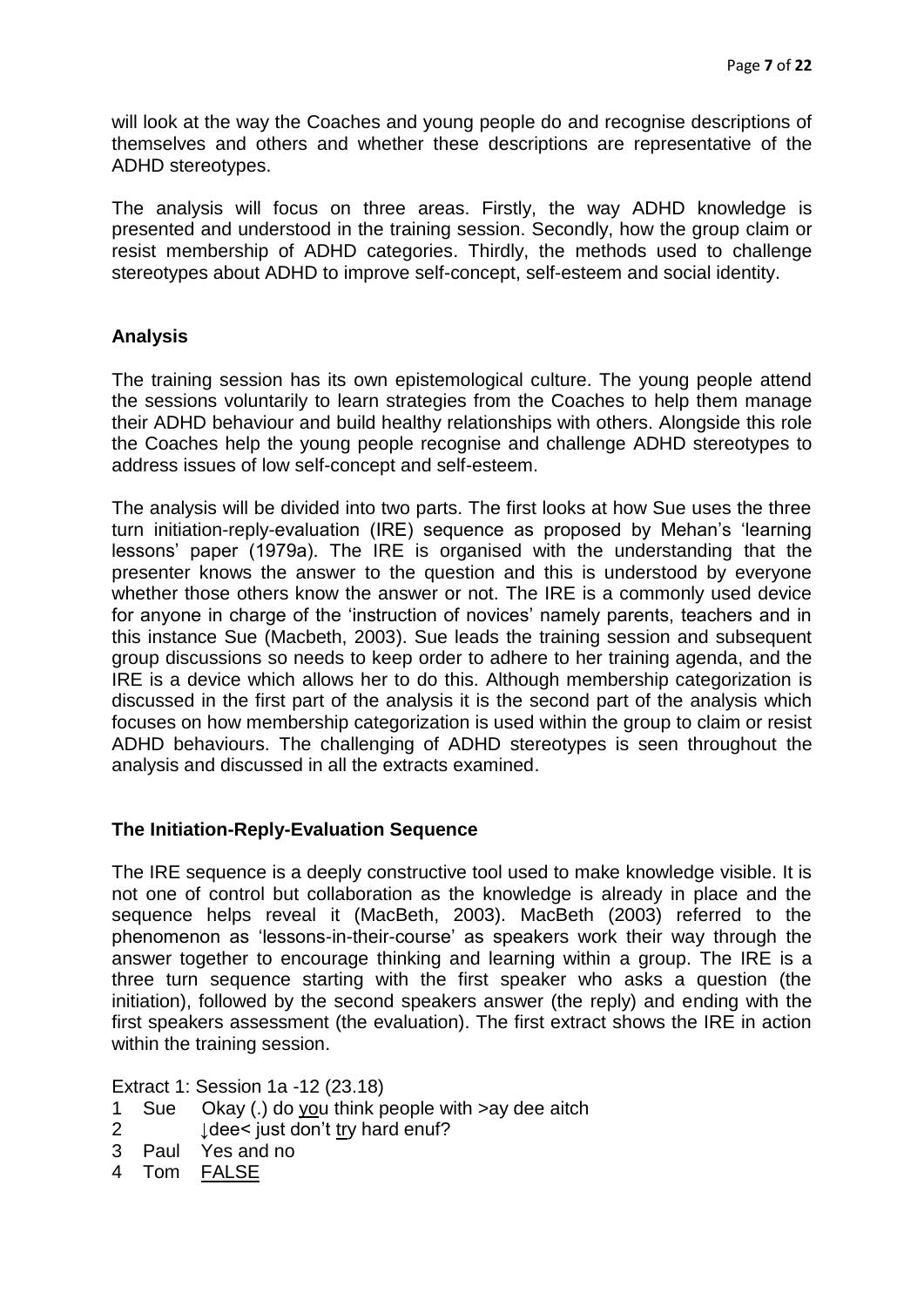| 5  | Sue     | False abs:a flutely                             |
|----|---------|-------------------------------------------------|
| 6  | Ric     | ↑Wot (.) > false yeah <                         |
| 7  | Sue     | What [about you boys (.) did you put yes or no? |
| 8  | Tom     | [you put a tick $\uparrow$ ((to Ric))           |
| 9  | Josh    | Yeah but he put a [tick where it says false     |
| 10 | Sue     | [nah                                            |
| 11 | Sue     | Why Paul?                                       |
|    | 12 Paul | [Becos like (.) sometimes we don't try hard     |
|    | 13 Tom  | [Or thatz false]                                |
| 14 | Paul    | enuf. >sometimes we do<                         |
| 15 |         | (0.3)                                           |
| 16 | Paul    | Everyone does that really                       |
| 17 | Sue     | Ev'rybody has days when they don't try very     |
| 18 |         | hard don't they?                                |
| 19 | Paul    | Hu:ha                                           |
| 20 | Sue     | Okay                                            |
|    |         |                                                 |

The opening question asked by Sue, 'Do you think people with >ay dee aitch  $\downarrow$ dee< just don't try hard enuf?' (lines 1-2) is the first part of the IRE sequence. Sue's role as an ADHD Coach means she has a preferred answer to her question and the IRE sequence encourages this answer to be found by the young people. This is seen in the way Sue reformulates the written question on the young people"s handout, *"People with ADHD are not trying hard enough",* to "Do you think people with >ay dee aitch  $\lrcorner$  dee< just don't try hard enuf?' (lines 1-2). The word 'think' is added as a rhetorical word to get the young people to engage and share their opinions (Cromdal, Tholander & Aronsson, 2007).

The second part of the IRE sequence is both Paul's reply, 'yes and no' (line 3) and Tom"s "False" (line 4). The third part, Sue"s evaluation, attends to Toms answer "false" because it is a "type conforming" answer which stands in agreement with the initiation question (Raymond, 2003). It can be suggested Sue was looking for a "false" answer because she does not attend to Paul"s "yes and no" (line 3) which although is the first answer to be given is not type conforming but hedged.

Sue's evaluation (line 5) starts with a full repeat of Tom's 'false' (as opposed to a minimal yes/no reply). The full repeat confirms this is a claim Sue has full epistemic authority to make because her role as an ADHD Coach is to "instruct" and "teach" the young people (Hepburn & Potter, (forthcoming); Raymond, 2003; Stivers, 2005). A repeat followed by an assertion, which here is Sue's 'abs:a↑lutely' is a high grade assessment which when seen in closing sequences displays strong agreement (Antaki, 2002).

Paul"s answer, "yes and no" (line 3) is not ignored by Sue which it may appear at first. Sue goes back to his reply and asks him to explain, "why Paul" (line 11). She addresses it to Paul by name so nominates him as the only person with authority to answer (McHoul, 1978). Paul replies, "Becos like (.) sometimes we don"t try hard enuf. Sometimes we do'. Paul's use of the word 'we' draws on membership categorization. The question was issued in the third party, "Do you think people with >ay dee aitch ↓dee< just don"t try hard enuf?" but Paul answers in the first person. Although Sue"s initiating question used membership categorization to make a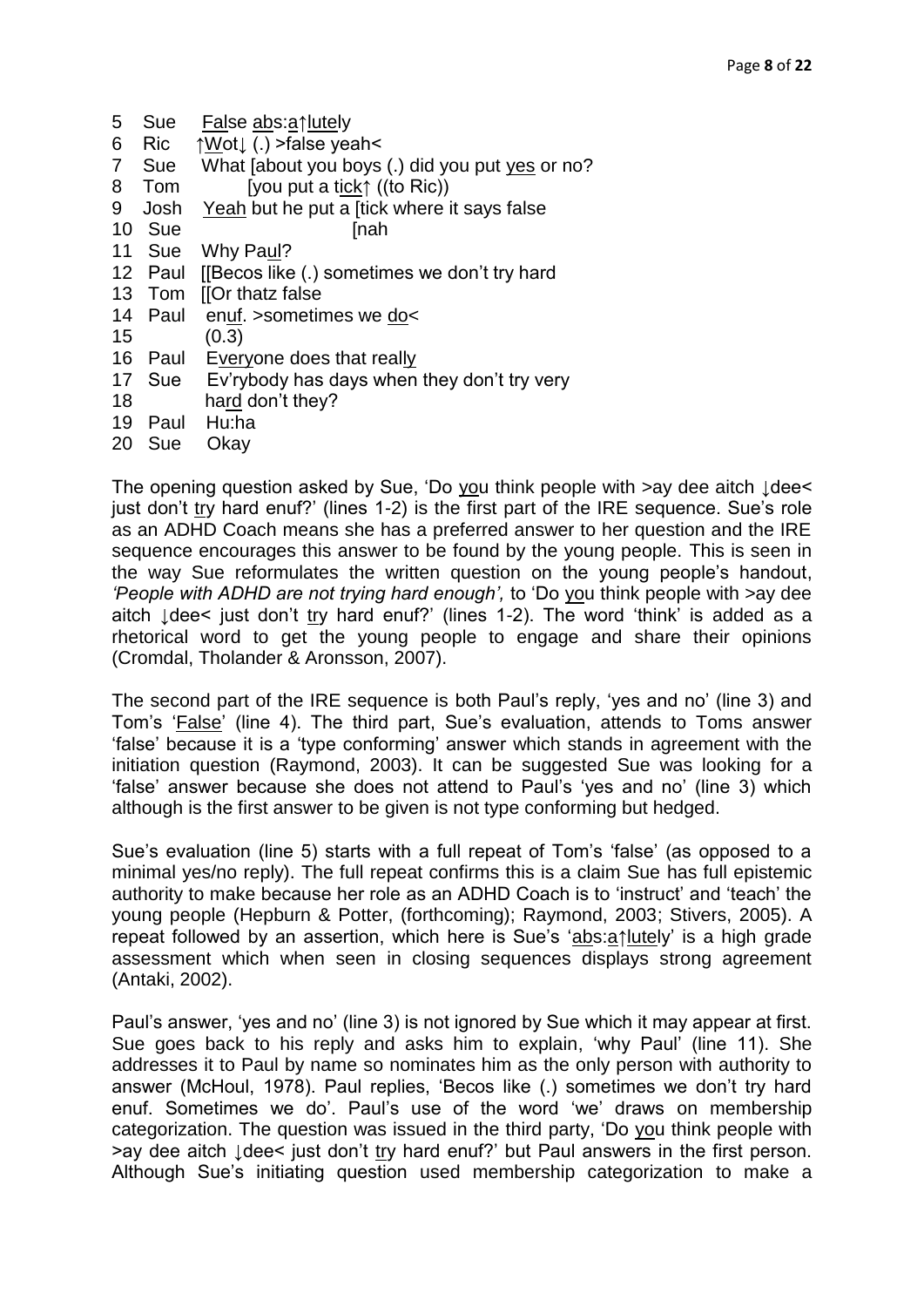distinction between people with ADHD and people without Paul independently positions himself within the ADHD category. His answer uses the CBA of "not trying hard enough' as a characteristic which people with ADHD 'sometimes' do (Sacks, 1992).

Pauls explanation is followed by silence so he expands adding "everyone does that really' (line 16) changing his position from 'we' (talking about people with ADHD) to "everyone" (talking about people in general). This is a "normalizing" action implying "everyone" acts in that way so works to neutralise the CBA he previously issued (Edwards, 2007; Hepburn, 2000). The word "everyone" is an extreme case formulation used to manage subjectivity, to counter any dispositional inference which could be made about him because he is now including himself in the "normal, standard or expected" group (Edwards, 2000; Edwards, 2007; Pomerantz, 1984).

Sue is quick to respond with 'ev'rybody has days when they don't try very hard don't they" (lines 17-18). Her turn is a modified repeat which although agrees with Paul"s assessment competes with the epistemic authority of the claim (Stivers, 2005). Heritage (2010) graded epistemic stance and Sue's turn is a statement plus interrogative tag suggesting Sue has prior knowledge that everyone has days when they do not try very hard and her statement is tagged to invite agreement (Heritage & Clayman, 2010). When a tag question is issued it can also be used to address internal states of disposition (Hepburn & Potter, (forthcoming)). In this context the tag invites the young people to consider the possibility that people without ADHD do not try very hard all the time too, and if this possibility is accepted Sue"s statement normalises the initiating stereotypical question. Paul replies with "hu:ha" (line 19) in agreement albeit a minimal response and Sue ends with "okay", a transition marker which signals to the young people she is moving onto the next question (Beach, 1993; Jefferson, 1984).

The next extract shows Sue asking a question in the same IRE format as seen in extract 1, but the young people do not give a type conforming answer as before. It has been found when a type conforming answer is not forthcoming the conversation continues until it is found (Macbeth, 2003). This is true of the next extract. When the type conforming answer is not given Sue reissues her question until the type conforming answer is given in line 13 allowing the IRE sequence to continue.

Extract 2: Session 1a -14 (25.20)

- 1 Sue Okay tut (.) D"ya think people with >ay dee aitch ↓dee<
- 2 are naughty?
- 3 Tom Err (.) half
- 4 Joe >Sometimes<
- 5 Paul Yeah
- 6 Ric Yeah (.) I [put it in the middle
- 7 Sue [D'a think tha
- 8 Ric [[I]
- 9 Sue [[D'ya think that people with >ay dee aitch  $\downarrow$  dee < are
- 10 more naughty than people who don"t have >ay dee aitch
- $11$   $\qquad$   $\qquad$   $\qquad$   $\qquad$   $\qquad$   $\qquad$   $\qquad$   $\qquad$   $\qquad$   $\qquad$   $\qquad$   $\qquad$   $\qquad$   $\qquad$   $\qquad$   $\qquad$   $\qquad$   $\qquad$   $\qquad$   $\qquad$   $\qquad$   $\qquad$   $\qquad$   $\qquad$   $\qquad$   $\qquad$   $\qquad$   $\qquad$   $\qquad$   $\qquad$   $\qquad$   $\qquad$   $\qquad$   $\qquad$   $\qquad$   $\qquad$
- 12 Ric Ummm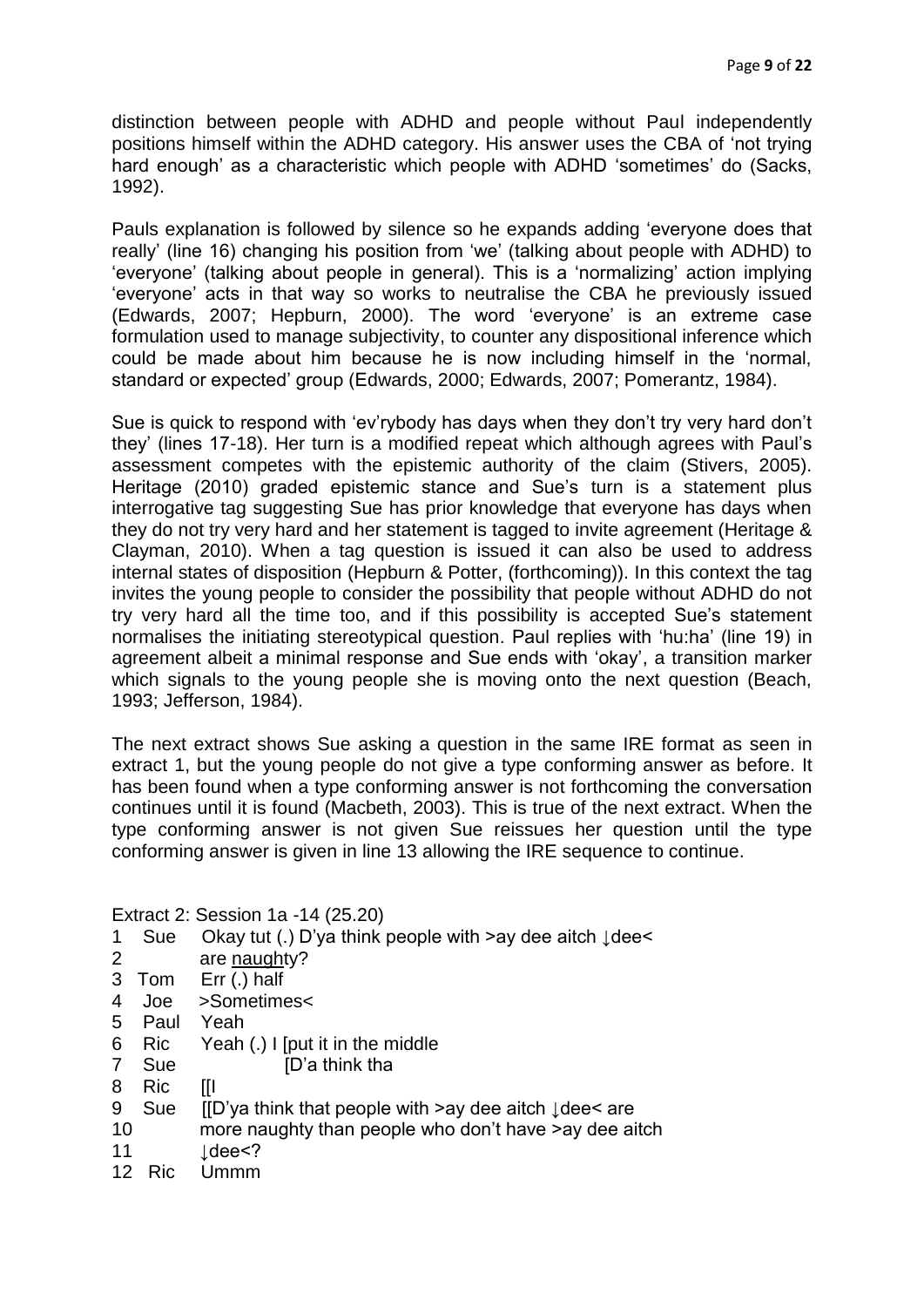| 13 | Wils   | No.                                                           |
|----|--------|---------------------------------------------------------------|
| 14 | Tom    | $\uparrow$ l've pu: t=                                        |
| 15 | Sue    | =NO abs:alutely of ↑ cor[s:not                                |
| 16 | Tom    | [Miss                                                         |
|    | 17 Tom | Miss $\uparrow$ l've put true and false (.) belcos > they are |
| 18 |        | naughey<                                                      |
| 19 | Joe    | [ay ay put sometimes                                          |
| 20 | Tom    | sometimes and not naughty                                     |
|    | 21 Sue | Yeah we're all naughty sometimes aren't we?                   |
| 22 |        | (0.3)                                                         |
| 23 | Tom    | Oh                                                            |
|    | 24 Sue | >Yeah< we're all naughty sometimes aren't we=but we're        |
| 25 |        | no more naughty (.) than people who don't have                |
| 26 |        | >ay dee aitch Jdee<                                           |
|    |        |                                                               |

Sue asks the young people 'D'ya think people with >ay dee aitch  $\downarrow$  dee< are naughty? The replies are either hedged, 'err half' (line 3), 'sometimes' (line 4) or in agreement "yeah" (line 5 and 6). Sue"s type conforming answer is not given so she cannot continue to challenge the stereotypical statement as seen before in extract 1.

It is argued questions are not just asked to seek information but are an effective resource to accomplish a wide range of social actions (Butler et al, 2010). The resourcefulness of a question can be seen in Sue"s reissue which positions her initiating question as a comparison, "D"ya think that people with >ay dee aitch ↓dee< are more naughty than people who don't have >ay dee aitch  $\text{g}_e$  =2° (lines 9-10). If the young people answer "yes" to this question the comparison positions 'naughtiness' as a CBA which being inference rich describes 'naughtiness' as an expected behaviour seen in young people with ADHD (Silverman, 1998). The answer to Sue"s initiating question comes from Wils (line 13) in his type conforming answer "no" which unties the CBA placed by Sue in her comparable question. It is from this response that the IRE sequence continues and Sue is quick to emphasise her third turn evaluation, 'NO abs:alutely of ↑cors:not' (line 15). The words 'of ↑cors:not" suggest any other answer would be nonsensical and so strongly challenges the idea that people with ADHD are "naughtier" than people without.

Tom starts a reply '↑I've pu:t=' (line 14) which is not attended to by Sue at this point so he pursues her with the address "Miss" (line 16) to get her attention. Once her attention is given he continues with "Miss ↑I"ve put true and false (.) becos >they are naughey < sometimes and not naughty' (line 17). Interestingly, Tom uses 'they' when talking about people with ADHD being naughty. In doing this he is not including himself as a member and so counters 'naughtiness' as a disposition attributable to him (Edwards, 2007). Sue acknowledges Tom's explanation as true, 'yeah we're all naughty sometimes aren't we?' (line 21) but it is an 'agree but disagree' statement which questions Tom"s assessment (Raymond 2003). Sue normalizes her statement with her use of the word 'we're' and her emphasis of the word 'all', an extreme case formulation used to explicitly remove the CBA of "naughtiness" and ADHD (Edwards, 2000; Sacks, 1992).

Sue"s turn is another example of a modified repeat which competes with the epistemic authority of Tom"s claim (Stivers, 2005). It is constructed as a statement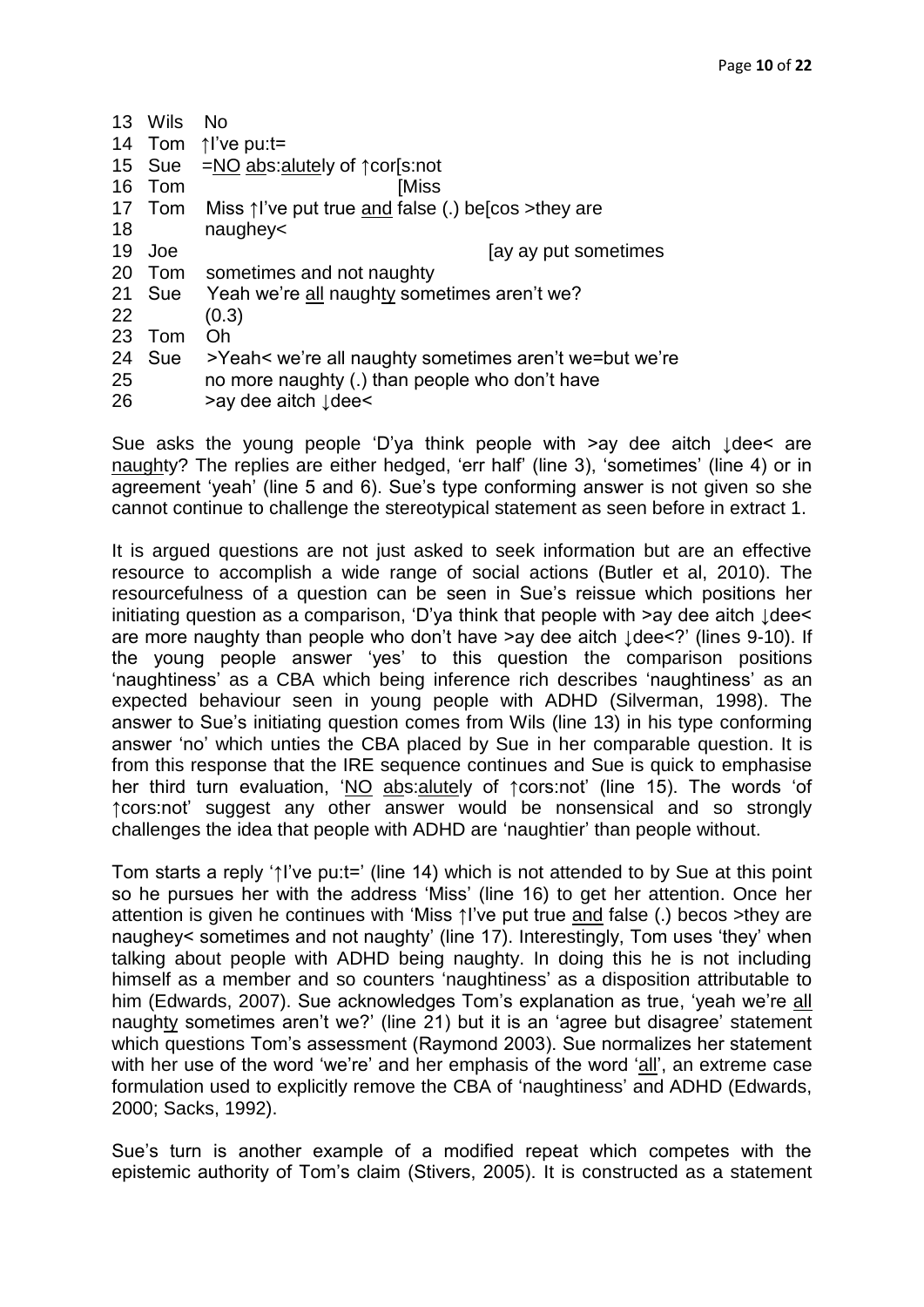plus tag, "Yeah we"re all naughty sometimes aren"t we?" (line 21) to invite the young people to agree with her assessment (Heritage & Clayman, 2010). Her turn is followed by a short silence until Tom replies 'oh' (line 23) which is a change of state token in response to Sue's statement (Heritage, 1984). Sue confirms with a speedy repeat ">Yeah< we"re all naughty sometimes aren"t we=but we"re no more naughty (.) than people who don"t have >ay dee aitch ↓dee<" (line 24-26). Sue inserts a mid tag but latches her next statement "but we"re no more naughty (.) than people who don"t have >ay dee aitch ↓dee<", preventing the tag from being answered. She latches the word "but" to block the attribute that people with ADHD are "naughtier" than people without ADHD for the second time in the extract (Edwards, 2007; Schegloff, 2007).

It is suggested Sue's use of 'we're' has two meanings in this turn. Firstly, 'we're all naughty sometimes" is a normalizing "we", whilst the "**we're** no more naughty than people who don"t have ADHD" is a plural "we" which Sue uses to speak on behalf of the young people for the current conversation (Sacks, 1992). Despite the difference in meaning both are used to perform the same action, to challenge the stereotypical belief that "people with ADHD are naughty".

## **Membership Categorisation Analysis**

The second part of the analysis will focus on how categorization is used to do and recognise descriptions of ADHD behaviours, and how these descriptions are bound to become expected behaviours for that group (Sacks, 1972, 1992). The next two extracts look at how membership categorization is used to claim and resist ADHD behaviours.

```
Extract 3: Session 1a – 12 (23.47)
```
- 1 Sue Do you think people with >ay dee aitch ↓dee< are stupid?
- 2 Tom False
- 3 Sue Abs:[↑alutely
- 4 Ric [true
- 5 Jez >Ve[ry very< false
- 6 Sue [.hhh
- 7 Sue People with >ay dee aitch ↓dee< are very CLEVER (.)
- 8 >people<
- 9 Tom True
- 10 Sue Abs:↑alutely
- 11 Paul Ya know the Wrigh Bruvthers that did da plane (.)
- 12 he had ↑ay dee aitch **↓dee**
- 13 Sue >absalutely<
- 14 Paul so did Albert Einstein
- 15 Sue Yep so did TuThomas [Ellison
- 16 Wils **[Tom Cruise**]
- 17 Sue So"s Bill Gates::↑

The extract starts with the same IRE sequence as before until Ric comes in with his later response 'true' (line 4). His turn overlaps Sue so Jez attends with, '>Very very< false' (line 5). The words 'very very' are a speedy extreme case formulation issued to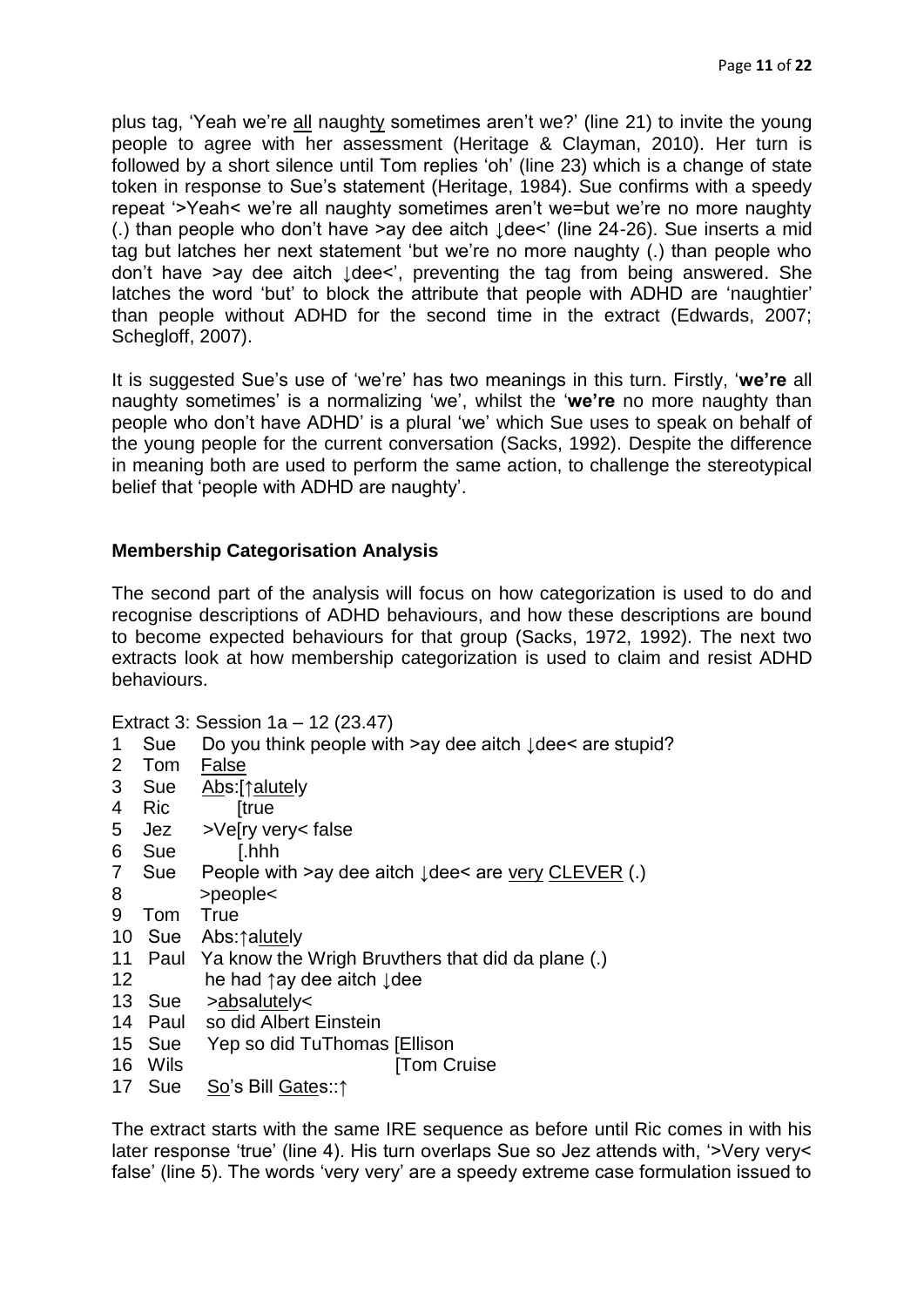"counter" what has been said before (Edwards, 2000; Pomerantz, 1984). Jez could have simply said "false" so his choice of words is doing something more. He is exerting his epistemic authority as an ADHD Coach to challenge Ric's reply (Heritage & Clayman, 2010). Sue responds with an intake of breath ".hhh" (line 6) which is a token of surprise or shock (Wilkinson & Kitzinger, 2006). The intake of breath is followed by the assertion, 'People with >ay dee aitch  $\downarrow$  dee< are very CLEVER (.) >people<" (line 7). The assertion is an extreme case formulation with added emphasis, tone and pitch given to the words "very CLEVER". Tom replies 'true' (line 8) which Sue treats as agreement, replying 'abs: alutely' (line 9). This talk is working to counter Ric"s belief that people with ADHD are stupid.

The next turn is Paul"s and it illustrates the rhetorical nature of discourse to argue an alternative (Billig, 1996). Paul utters, "Ya know the Wrigh Bruvthers that did da plane (.) he had  $\uparrow$ ay dee aitch  $\downarrow$  dee' (line 10-11). His statement is issued to challenge the CBA "people with ADHD are stupid" (MacBeth, 2003; Sacks, 1992). Paul knows this predicate cannot be true because as he says the Wright Brothers had ADHD and they have a CBA of being "clever" people. However, his utterance is not this explicit so his choice of words is performative. It could be a discursive move to encourage the others to find the alternative answer for their self. The young people will be responsive to this approach of learning because of their experience of classroom organization, children are taught to come up with the ideas themselves because this is agreed to be the most effective way of learning (Edwards & Mercer, 1987). Paul has transferred this method from a classroom setting to the training group setting and Sue is quick to encourage his approach with her usual high grade assessment, ">absalutely<" (line 12). There is a snowball effect and Paul adds Albert Einstein (line 13), Sue contributes "Thomas Ellison", "Tom Cruise" follows from Wils and Sue ends with 'Bill Gates' (lines 14-15).

The members of the group are attending to the immediate interactional problem, the CBA that people with ADHD are "stupid" (Butler & Weatherall, 2006). Categories are identities for people so by naming the famous people in this way the group produces an alternative CBA, one of being "clever" and by tying ADHD to the new category the idea that people with ADHD are 'stupid' is challenged, "...what's known about the category is known about them, and the fate of each is bound up in the fate of the other" (Sacks, 1992:401).

Unbeknown to Paul this same approach was to be used by Sue at the end of the question sheet discussion in her summing up exercise. Sue showed the young people a slide with photographs of famous people, some were pop stars others actors, business people or sport personalities, the point being all were well known media figures recognisable to the young people. The next extract shows the young people talking about the photographs after Sue has told them they all have ADHD.

Extract 4: Session 1a – 16 (29.26)

- 1 Tom ↑Oh Wil ↓Smith has ay dee aitch dee ((reading from OHP))
- 2 Sue [[↑all the:se people [have ay >dee aitch< dee
- 3 Paul [[↑Paris Hil↓ton
- 4 Josh [all of em
- 5 Wils Waift who's that one (.) who's that guy nex ta (.)
- 6 Paul [↑Paris Hil↓ton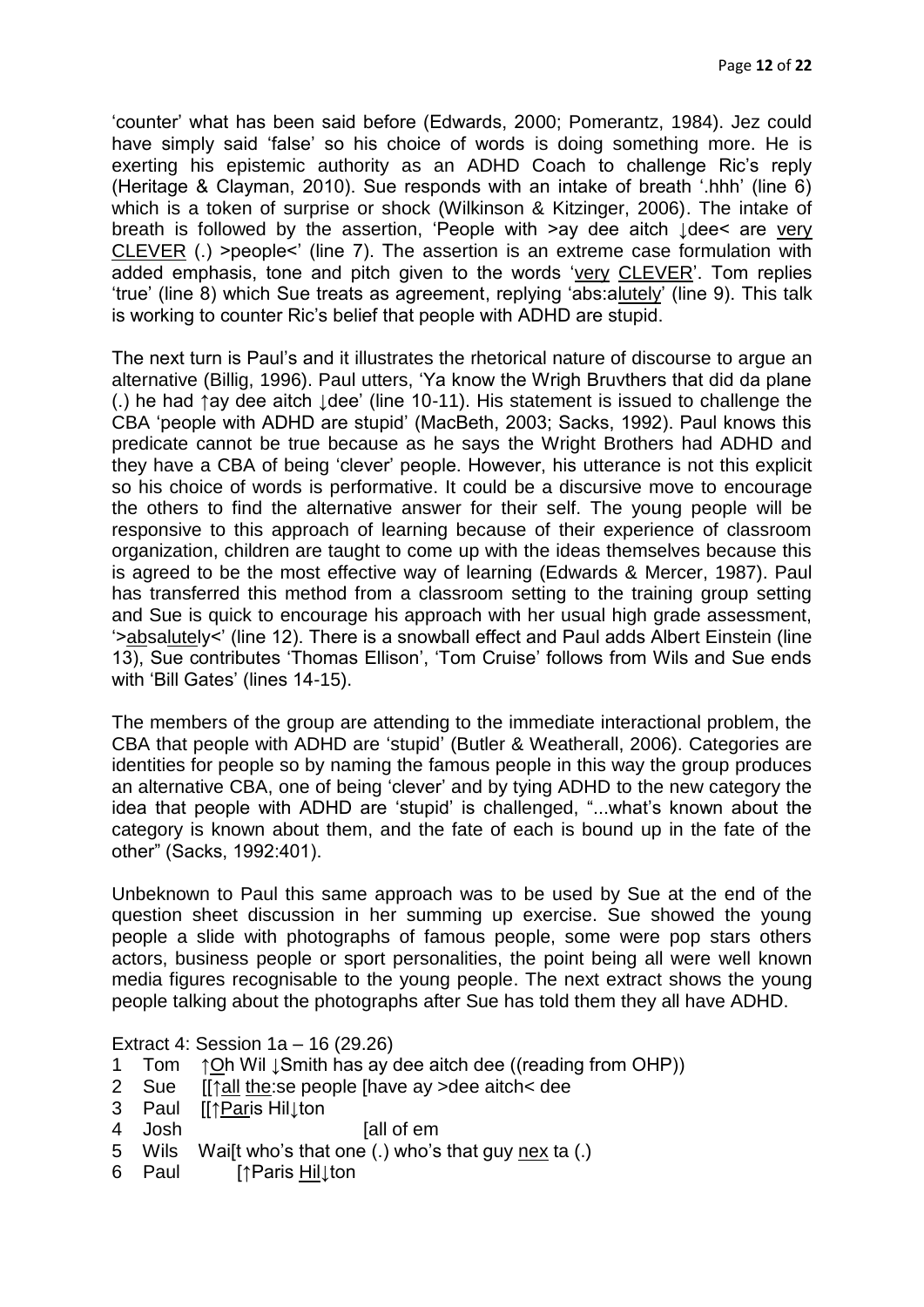| 7  | Wils | [[Wil Smith with the funie smile                            |
|----|------|-------------------------------------------------------------|
| 8  |      | Sue [[Paris Hil.                                            |
| 9  | Josh | Jim Carely                                                  |
| 10 | Jez  | <u>[Jim</u> ↑ Carey                                         |
| 11 | Tom  | Oh he's $( )$                                               |
| 12 | Wils | [Jim Carey [he's ()                                         |
| 13 | Tom  | [↑he's fun↓ie                                               |
| 14 | Paul | >He'za< creep                                               |
|    |      | 15 Sue Tom Cru: is: e                                       |
|    |      | 16 Wils Wayn [e Rooney                                      |
| 17 | Tom  | [I hate (.) R: Robbie Williams                              |
| 18 | Wils | Robbie Will <sup>t</sup> iams                               |
|    |      | 19 Tom  10 Nayne Rooney                                     |
|    | 20 ? | HHH.                                                        |
| 21 |      | Jez Yeah=                                                   |
|    |      | 22 Sue =↑ Wayne JRooney has ↑ ay dee aitch dee              |
|    | 23 ? | \$huh\$                                                     |
| 24 | Jez  | Can't you guess by the way he iz $\uparrow$ sumtimes on the |
| 25 |      | pitch when he loosizs his temper [with things               |
| 26 | Ric  | [do the. do they all                                        |
| 27 |      | have ay dee aitch dee=                                      |
| 29 | Sue  | they all:: have ay dee aitch dee                            |

The way the young people"s talk is delivered with lots overlaps, intonation and emphasis, suggests a sense of eagerness and excitement about the subject (Wiggins, 2002). Many turns of talk begin with "oh" (lines 1, 11, 20, 23), an emphasised intake of breath '.HHH' (line 20) or a smiley 'huh' (line 23) all displaying the young people"s state of surprise (Heritage, 1984). The discussion includes every one of the young people and continues for a further five minutes after this extract ends. In fact the discussion only ends because Sue stops it for a break.

The extract shows how categories can be an instrument of social control because a name is not just a description but a device for describing (Silverman, 1998). Until this point in the training session the focus has been on the negative ADHD stereotypes. The summing up exercise focuses on the positive images of famous people, famous because they are "successful" in what they do. According to Sack"s (1992) "consistency rule" when a category is used to describe one person other members of that category can be described in the same way. Categories are identities for people so when the category ADHD is bound to the successful famous people it gives the young people a sense of pride because they can claim to belong to the same group (Sacks, 1992).

The last extract shows how membership categorization can be used to differentiate members of a group compared to the previous extract where membership categorization was used to identify with other members and form group solidarity.

Extract 5: Session 1a – 16 (28.40)

- 1 Sue Do ya" thin:k that medication is the onl:y ansa
- 2 Joe False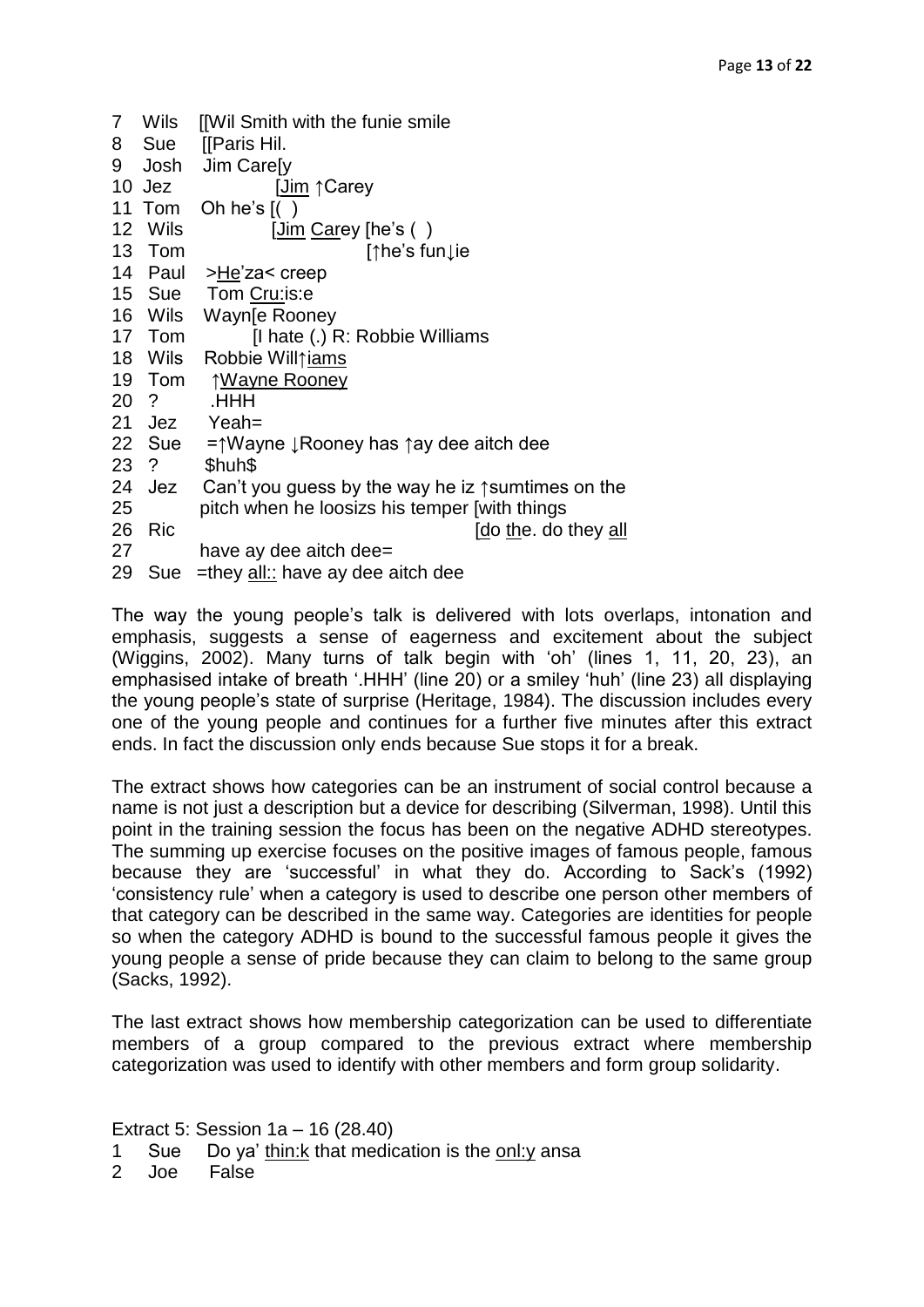| 3  | Paul        | False                                                     |
|----|-------------|-----------------------------------------------------------|
| 4  | Tom         | True                                                      |
| 5  | Paul        | False                                                     |
| 6  | Tom         | Beclos you have' t take medication to calm you            |
| 7  |             | down in the morning $(.)$ [ $\uparrow$ ] do that          |
| 8  | Sue         | [false                                                    |
| 9  | Sue         | [Thes                                                     |
| 10 | <b>Wils</b> | Thats yo::[u not uz                                       |
| 11 | Sue         | [there's other things that you can do though              |
| 12 |             | as well isn't it >so some people have medication and some |
| 13 |             | people don't<                                             |
| 14 | Tom         | I: take tablets in the morning                            |
| 15 | <b>Wils</b> | Yeah'at's you (.) not uz                                  |
| 16 | Jez         | Yeah↑ not everybody does Tom                              |
| 17 | Tom         | Oh                                                        |

Sue's question is answered 'false' by Joe and Paul but 'true' by Tom (lines 1-5). Tom explains his answer; "becos you have" t take medication to calm you down in the morning (.) ↑I do that" (line 8). Sue responds, "there"s other things that you can do though as well" (line 11) indicating Tom"s answer was not type conforming. Sue continues, "isn"t it so some people have medication and some people don"t" (line 12). Her question is issued as a declarative and favours a yes response which would automatically disagree with Tom"s explanation (Heritage & Clayman, 2010). Tom responds, 'I: take tablets in the morning' (line 14) changing from his use of a collective 'you' (line 6) to an individual 'I', representative only of him. Wils' comment, "Yeah "at"s you (.) not uz" (line 15), which is an unattended repeat from earlier in the discussion (line 10) making a distinction between Tom and the rest of the group.

Despite the young people all being members" of the same group this is one aspect Wils is quick to point out separates Tom. Wils is using membership categorization to resist the idea that medication is a predicate of ADHD. The same method was seen in extract 2 where Paul listed famous people with ADHD to challenge the "stupid" predicate. Despite the same method being used it is for different ends. Paul"s aim was to claim group solidarity whereas Wils is resisting any such notion here. Jez stands in an agreeing position with Wils and addresses Tom by name with "Yeah↑ not everybody does Tom" (line 16), invoking his epistemic authority as a Coach to know such a claim is true (Heritage & Clayman, 2010). Tom"s "Oh" (line 17) is a change of state token suggesting he has taken note of what has been said before and the discussion is left unchallenged (Heritage, 1984).

## **Discussion**

The study applied a DP approach and methods from CA and MCA to analyse interaction in an ADHD training session for young people. The analysis firstly looked at the way understandings about ADHD were presented and understood using a questioning sequence. Secondly, how the group claimed or resisted ADHD stereotypes through categorization practices. Thirdly, the way the stereotypes about ADHD were challenged to improve the associated problems of self-concept and selfesteem.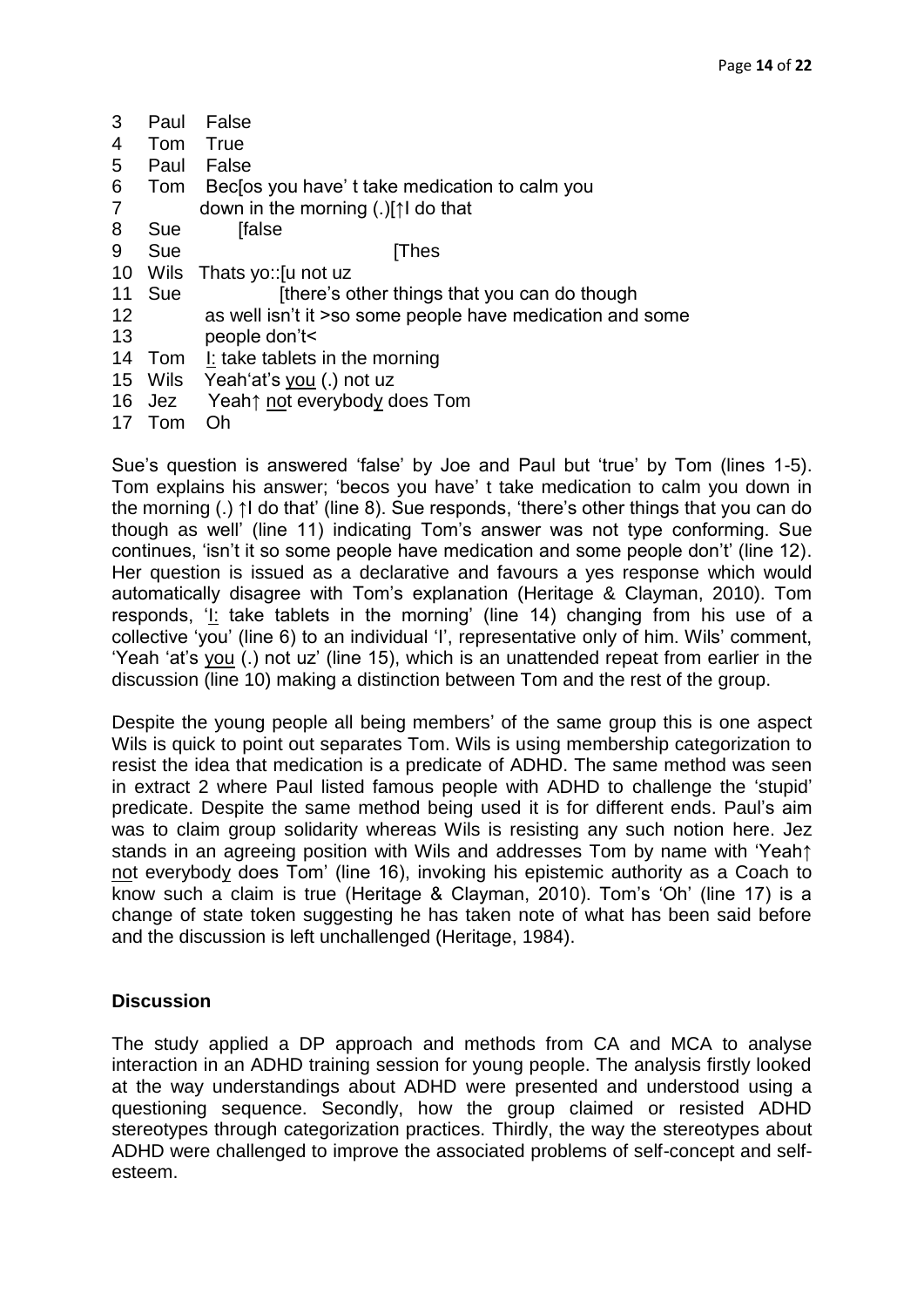The first part of the analysis applied Mehan"s (1979a) IRE sequence to examine how the Coach used this device to lead the training session and subsequent group discussions. According to MacBeth (2003) the IRE sequence is a constructive tool used to make knowledge visible through collaboration. The organisation of the IRE sequence generates knowledge and this knowledge is reflected in the answers and the assessment of such answers. The data supports Mehan"s ideas as the extracts in the analysis show the young people discussing each question in collaboration using each other as a resource to find the answers. The analysis only extracted 5 of the 15 questions in the "true/false" answer sheet discussion and so not to under represent the use of the IRE sequence it is important to note it was used with all 15 questions. Also, each of the 15 questions was followed by some post expansion work to challenge the negative stereotype reflected in the question. The IRE sequence and successive post expansion work was embedded in the training session to identify and challenge negative ADHD stereotypes. The IRE sequence has most typically been studied in classroom organisation but it is a device successfully used in the "challenging teens" program. It is argued to be successful as the "challenging teens" program is run regularly by ADHD Solutions in the same unchanged format.

The analysis of the IRE sequence started with the example, "Do you think people with ADHD don't try hard enough' (extract 1). The stereotypical statement is reformulated into a question (Eriksson & Aronsson, 2005). Again a feature of all 15 questions not just the extracts discussed in the analysis. The Coach knows the answer to her question but instead of simply telling the young people it is false she uses the IRE sequence to reveal what the young people believe, and what evidence they have for holding such a belief. Once the IRE sequence is complete the Coach expands with her assessment, 'everyone has days when they don't try very hard'. The assessment suggests 'not trying hard' is a human quality not just an ADHD quality. The challenging of negative stereotypes continues for each question in turn with the cumulative effect of discrediting the negative beliefs held by people about ADHD.

Whilst the IRE sequence was the device used to identify the stereotypes, categorization practices looked at how the young people claimed or resisted these stereotypes and this was the focus for the second part of the analysis. MCA examined the way people with ADHD become bound to certain activities or behaviours and how in turn these become the expected or norm. It is possible to establish negative assessments of others by describing them in terms of the activities or behaviours bound to their identity. The concern is about how other people use these norms in their everyday interactions and what impact this has for the individual described (Silverman, 1998). This was the very concern being addressed in the training session.

The Coaches are making sure the young people do not attribute behaviours such as "not trying hard enough", "being naughty" or "stupid" as part of their ADHD. These behaviours and attributes are not in the DSM-IV diagnostic criteria because they are not behaviours specifically associated with ADHD, they are universal and available to all. It is important the young people differentiate the difficulties they experience in everyday life because of their ADHD and those experienced by us all. Firstly,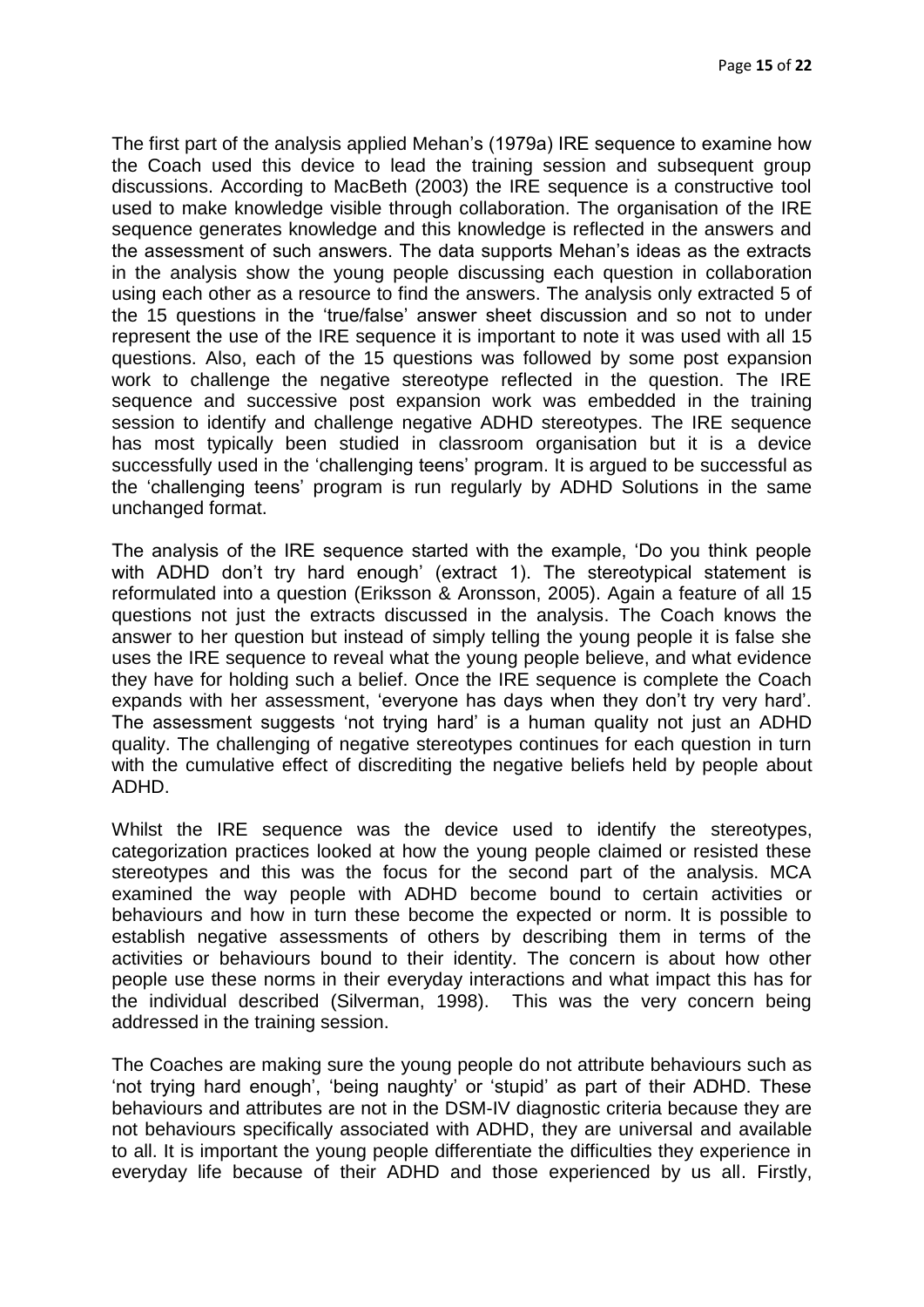because it is essential young people with ADHD do not believe they can behave in anti-social ways just because they have ADHD, a reality if the ADHD is not successfully managed (Scott, 2008). Secondly, previous research has shown it is important that people with ADHD do not perceive themselves as "different" (Travell & Visser, 2006) or internalize their ADHD behaviours as part of their identity (Houck et al (in press)) if they are to maintain a healthy self-concept, build self-esteem and not become defined by their ADHD (Krueger & Kendall, 2001; Wolraich et al, 2005).

If a young person believes they are stupid because they have ADHD it is understandable how being defined in this way can become self perpetuating and have a negative impact on self-concept and self-esteem (Scott, 2008; Wolraich et al, 2005). When perceptions are inaccurate and encountered in a person"s everyday life it can influence that person"s belief system (Madon et al, 2004). The Coaches summing up exercise with photos of famous people (extract 4) discussed how ADHD negativity is being managed through positive images of real people with ADHD. It is suggested this is a discursive move to spark some self recognition and self belief. When the young people in the future encounter negative stereotypes they can draw on the success of the famous people and claim it for themselves, because they belong to the same membership category (Sacks, 1992). The claiming of membership was seen in extract 3 where Paul used the Wright Brothers and Albert Einstein to challenge the stereotype that people with ADHD are stupid. If the young people can draw on others success in the future they can prevent further damage to their self-concept and self-esteem.

The young people who attended the training sessions were taught how to deal with such negative attitudes. They were taught not to internalize them but to challenge them because as the Coaches suggest people with ADHD are not so different from those without despite what the stereotypes infer. A recent study looked at the stigmatizing experiences of having an ADHD diagnosis and found parents had real concerns about their child"s self esteem and opportunity for future success because of the stigmatization they had encountered (DosReis et al, 2010). The work of ADHD Solutions is vital because such stigmatization will inevitably be experienced by the young people and their families. The focus is not only on educating people who have contact with young people and ADHD to change negative beliefs but to provide practical solutions for the young people to help them deal with these beliefs in their everyday life.

There has been a growth in the use of support groups for social issues which provide the opportunity to apply a discursive approach to real life concerns (Potter & Hepburn, 2003). DP can address issues of social injustice such as stereotypes because it studies both everyday and institutional interaction (Augoustinos & Walker, 1998). In the Hepburn and Potter (2007) child protection helpline study, child protection officers found callers who were crying difficult to manage. The difficulty was in getting sufficient evidence to ensure a referral could be made because the evidence could only be collected if the caller stayed on the line, and this was only possible if a supportive environment was created. The study identified different types of crying to allow the child protection officers to best manage the calls. Through looking at institutional practices important insights into interaction can help develop recommendations for future practice. The research findings from studies, including this study, contribute fresh insight into the everyday interactions in institutional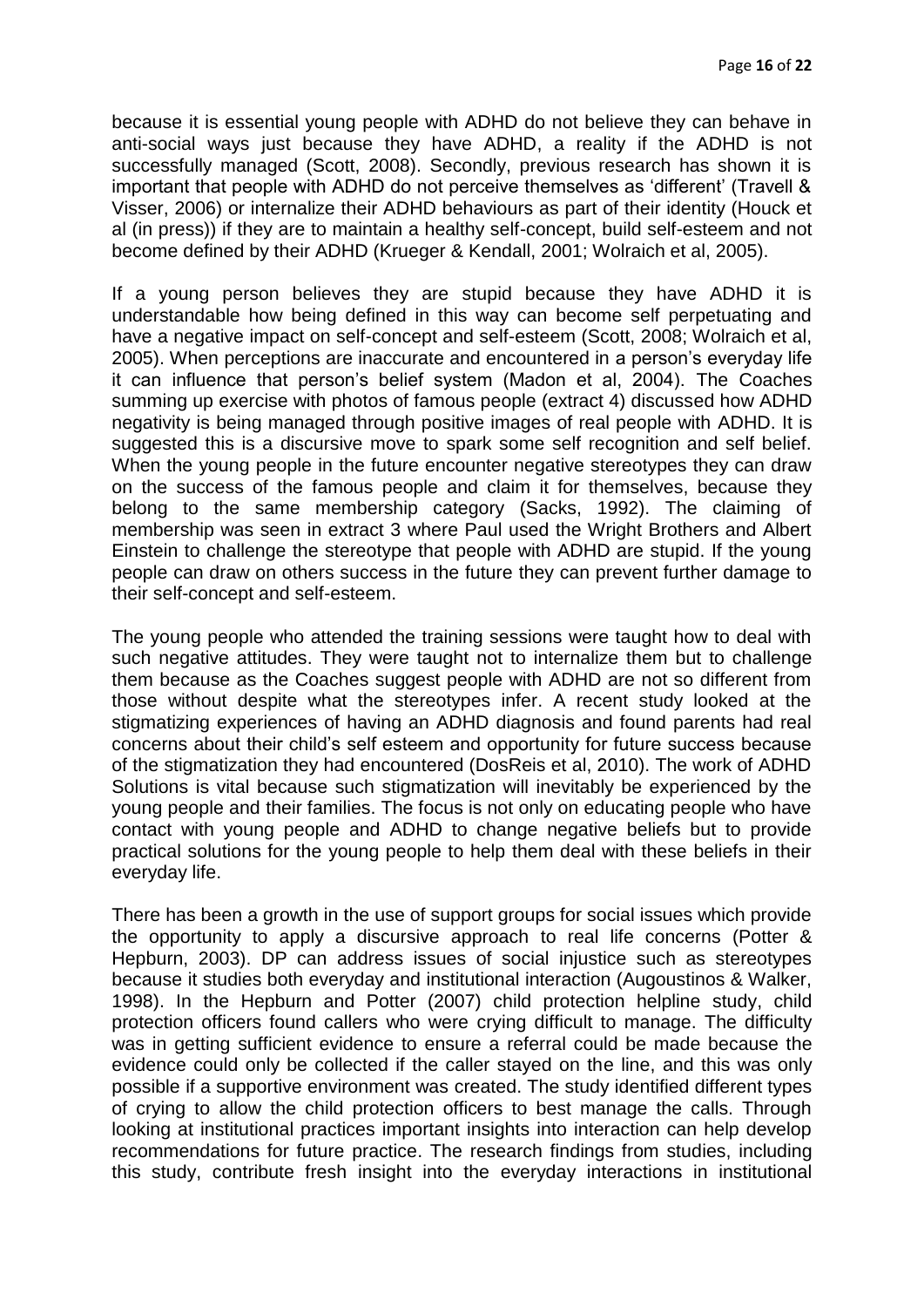settings. In particular, this study has provided practical insight for trainers/coaches working with young people with ADHD and the way support/training group interactions are organized and managed. It is an important area of research because successful intervention depends on how safe the young person feels about sharing their experiences, and successful intervention can be the difference between changing a young persons" belief system not allowing them to become defined by their ADHD.

In looking back at the design of the study it is clear the analysis would have benefited from video recorded data of the training sessions. During the analysis process anomalies arose because people do not only communicate in interaction verbally. However, the lack of videoed data meant these non-verbal communications were not available. Within MCA it is argued that any analyst claims must be grounded in demonstrable features of members talk made up of the members own categories and not those enforced by the social scientist (Schegloff, 2007; Silverman, 1998). The study did not want to misrepresent some of the interactions so some conclusions were not included as they could not be drawn from the audio recordings alone, whereas video recorded data would have allowed such conclusions to be made. In future studies the recommendation would be to collect video recorded data to allow solid conclusions to be drawn from the data thus providing even greater insight into group interactions.

It was also apparent that research into young people's experiences of ADHD which focused on the positive aspects of living with ADHD was hard to find. Therefore, it is suggested that support group and training session interaction is a prime site for future research to gain rich understandings of the positive everyday experiences of living with ADHD. Such research is the way forward to ensure helpful knowledge about ADHD is also formed. This is truly needed if ADHD is not to be overshadowed by the behavioural problems which have been a major focus of past research.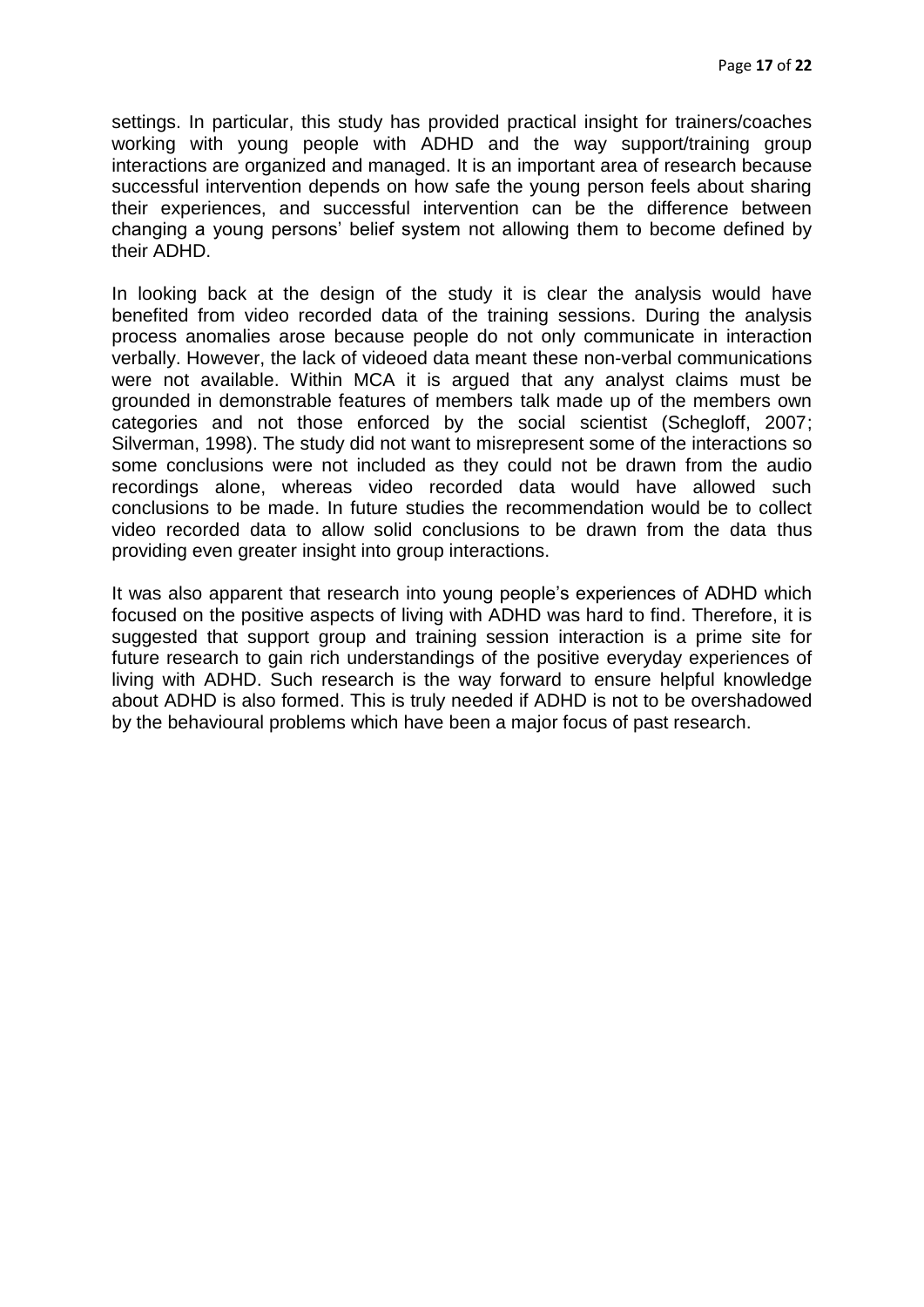### **References**

Antaki, C. (2002). "Lovely": Turn-initial high grade assessments in telephone closings. *Discourse Studies*, 4 (1), 5-23.

Antaki, C. (2002). An introductory tutorial in conversation analysis. Online at. [http://www-staff.lboro.ac.uk/~ssca1/sitemenu.htm.](http://www-staff.lboro.ac.uk/~ssca1/sitemenu.htm) [Accessed on 16 February 2011]

Augoustinos, M., & Walker, T. (1998). The construction of stereotypes within social psychology from social cognition to ideology. *Theory and Psychology,* 8 (5), 629- 652.

Barber, S., Grubbs, L. & Cottrell, B. (2005). Self perception in children with attentiondeficit/hyperactivity disorder. *Journal of Pediatric Nursing,* 20 (4), 235-245.

Barkley, R. (2006). *Attention-deficit hyperactivity disorder: A handbook for diagnosis and Treatment 3rd Edition.* New York: Guildford Press.

Beach, W. (1993). Transitional regularities for "causal" "okay" usages. *Journal of Pragmatics,* 19, 325-352.

Benwell, B.M., & Stokoe, E. (2006). *Discourse and Identity*. Edinburgh: Edinburgh University Press.

Billig, M. (1996) *Arguing and thinking*. Cambridge: Cambridge University Press.

Billig, M. (2002). Henri Tajfel"s "Cognitive aspects of prejudice" and the psychology of Bigotry. *British Journal of Social Psychology,* 41, 171-188.

Butler, C., & Weatherall, A. (2006). "No, we"re not playing families": Membership categorization in children"s play. *Research on Language and Social Interaction,* 39 (4), 441-470.

Butler, C., Potter, J., Danby, S., Emmison, M., & Hepburn, A. (2010). Adviceimplicative interrogatives: Building "client-centred" support in a children's helpline. *Social Psychology Quarterly*, 57, 265-289.

Cromdal, J., Tholander, M., & Aronsson, K. (2007). "Doing reluctance": Managing delivery of assessments in peer evaluation. In A. Hepburn & S. Wiggins (Eds.), *Discursive research in practice: New approach to psychology and interaction.* Cambridge, Cambridge University Press: pp. 203-223.

Danforth, J., Harvey, E., Ulaszek, W., & McKee, T. (2006). The outcome of group parent training for families of children with attention-deficit hyperactivity disorder and defiant/aggressive behaviour. *Journal of Behaviour Therapy and Experimental Psychiatry,* 27, 188-205.

DosReis, S., Barksdale, C., Sherman, A., Maloney, K., & Charach, A. (2010). Stigmatizing experiences of parents of children with a new diagnosis of ADHD. *Psychiatric Services,* 61 (8), 811- 816.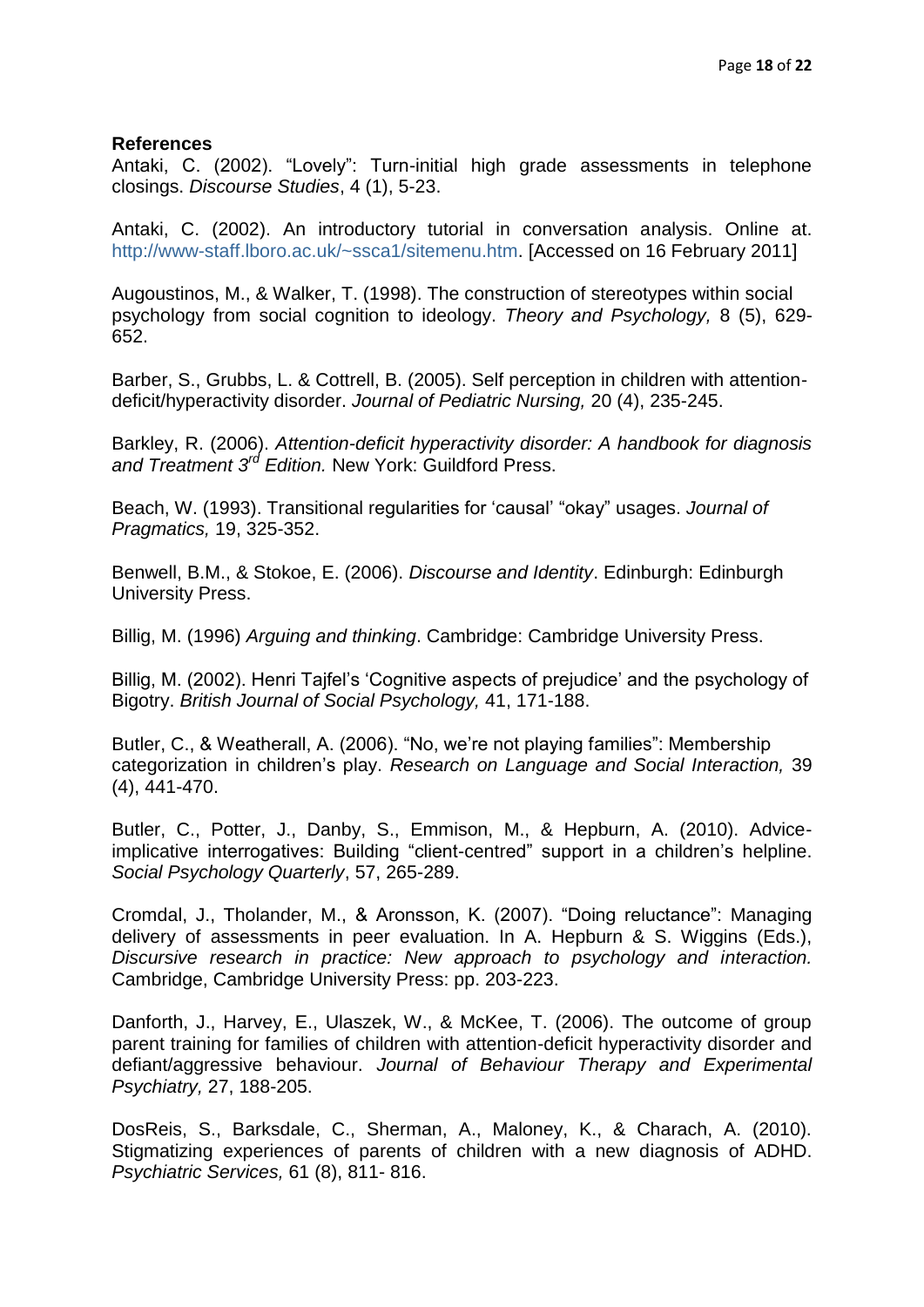Edwards, D. (1993). But what do children really think?: Discourse analysis and conceptual content in children"s talk. *Cognition and Instruction,* 11 (3 & 4), 207-225.

Edwards, D. (2000). Extreme case formulations: Softeners, investment, and doing nonliteral. *Research on Language and Social Interaction,* 33 (4), 347-373.

Edwards, D. (2004). Discursive psychology. In K. L. Fitch & R. E. Sanders (Eds.), *Handbook of Language and Social Interaction,* New Jersey, Lawrence Erlbaum Associates: pp. 257-273.

Edwards, D. (2007). Managing subjectivity in talk. In A. Hepburn & S. Wiggins (Eds.), *Discursive research in practice: New approach to psychology and interaction.* Cambridge, Cambridge University Press: pp. 31-50.

Edwards, D., & Mercer, N. (1987). *Common knowledge: The development of understanding in the classroom.* London: Methuen.

Edwards, D., & Potter, J. (1992). *Discursive Psychology.* London: Sage.

Eriksson, K., & Aronsson, K. (2005). "We"re really lucky": Co-creating "us" and the "Other" in school booktalk. *Discourse and Society,* 16 (5), 719-738.

Eysenck, N.W. (2004). *Psychology: An international perspective.* East Sussex: Psychology Press.

Gavita, O. & Joyce, M. (2008). A review of the effectiveness of group cognitively enhanced behavioural based parent programs designed for reducing disruptive behaviour in children. *Journal of Cognitive and Behavioural Psychotherapies,* 8 (2), 185-199.

Goffman, E. (1963). *Stigma: Notes on the management of spoiled identity.* London: Penguin Books.

Goldman, L., Genel, M., Bezman, R., & Slanetz, P. (1998). Diagnosis and treatment of Attention-Deficit/ Hyperactivity Disorder in children and adolescents. *Journal of the American Medical Association,* 279 (14), 1100-1108.

Houck, G., Kendall, J., Muller, A., Morrell, P., & Wiebe, G. (in press). Self-concept in children and adolescents with Attention Deficit Hyperactivity Disorder. *Journal of Pediatric Nursing.*

Hepburn, A. (2000). Powerlines: Derrida, discursive psychology and the management of accusations of teacher bullying. *British Journal of Social Psychology,*  39, 605-628.

Hepburn, A. (2005). "You're not takin' me seriously": Ethics and asymmetry in calls to a child protection helpline. *Journal of Constructivist Psychology,* 18, 253-274.

Hepburn, A., & Potter, J. (2007). Crying receipts: Time, empathy, and institutional practice. *Research on Language and Social Interaction,* 40 (1), 89-116.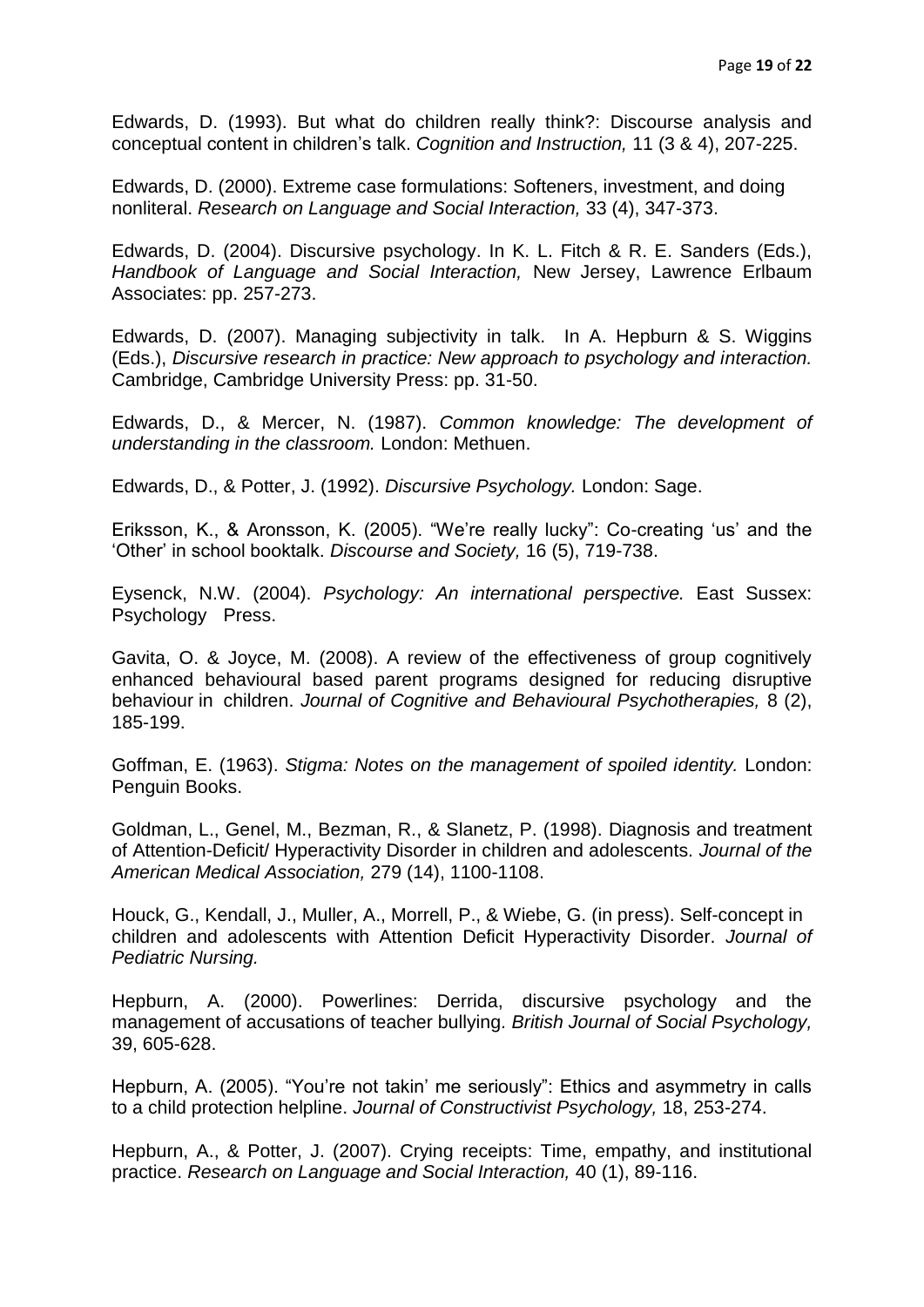Hepburn, A., & Potter, J. (forthcoming). Designing the recipient: Resisting advice resistance in a child protection helpline. *Social Psychology Quarterly.* 

Heritage, J. (1984). A change-of-state token and aspects of its sequential placement. In M. Atkinson & J. Heritage (Eds.), *Structures of social action: Studies in conversation analysis.* Cambridge: Cambridge University Press.

Heritage, J., & Clayman, S. (2010). *Talk in action: Interactions, identities and institutions*. West Sussex: Wiley-Blackwell.

Hester, S., & Eglin, P. (Eds.). (1997). *Culture in action: Studies in membership Categorization analysis.* Lanham: University Press of America.

Jefferson, G. (1984). Notes on a systematic deployment of the acknowledgement tokens "yeah" and "mm hm." *Papers in Linguistics,* 17, 197-216.

Jefferson, G. (2004). Glossary of transcript symbols with an introduction. In G.H. Lerner (Eds.), *Conversation analysis: Studies from the first generation.* Philadelphia: John Benjamins: pp. 13-23.

Krueger, M., & Kendall, J. (2001). Descriptions of self: An exploratory study of adolescents with ADHD. *Journal of Child and Adolescent Psychiatric Nursing,* 14 (2), 61-72.

MacBeth, D. (2003). Hugh Mehan"s learning lessons reconsidered: On the differences between the naturalistic and critical analysis of classroom discourse. *American Educational Research Journal,* 40, 239-282.

Madon, S., Guyll, M., Spoth, R., & Willard, J. (2004). Self fulfilling prophecy: The synergistic accumulative effect of parents' beliefs on children's drinking behaviour. *American Psychological Society,* 15 (12), 827-846.

McHoul, A. (1978). The organization of turns at formal talk in the classroom. *Language in Society,* 7, 182-213.

Pomerantz, A. (1984). *Studies of social action: Studies in conversation analysis.*  Oxford: Oxford University.

Potter, J. (1998). Discursive psychology: From attitudes to evaluation practices. *European Review of Social Psychology,* 9, 233-266

Potter, J. (2002). Two kinds of natural. *Discourse Studies,* 4, 539-544.

Potter, J., & Hepburn, A. (2003). "I'm a bit concerned": Early actions and psychological construction in a child protection helpline. *Research on Language and Social Interaction,* 36 (3), 197-240.

Psathas, G. (1995). *Conversation analysis: The study of talk-in-interaction.* London: Sage.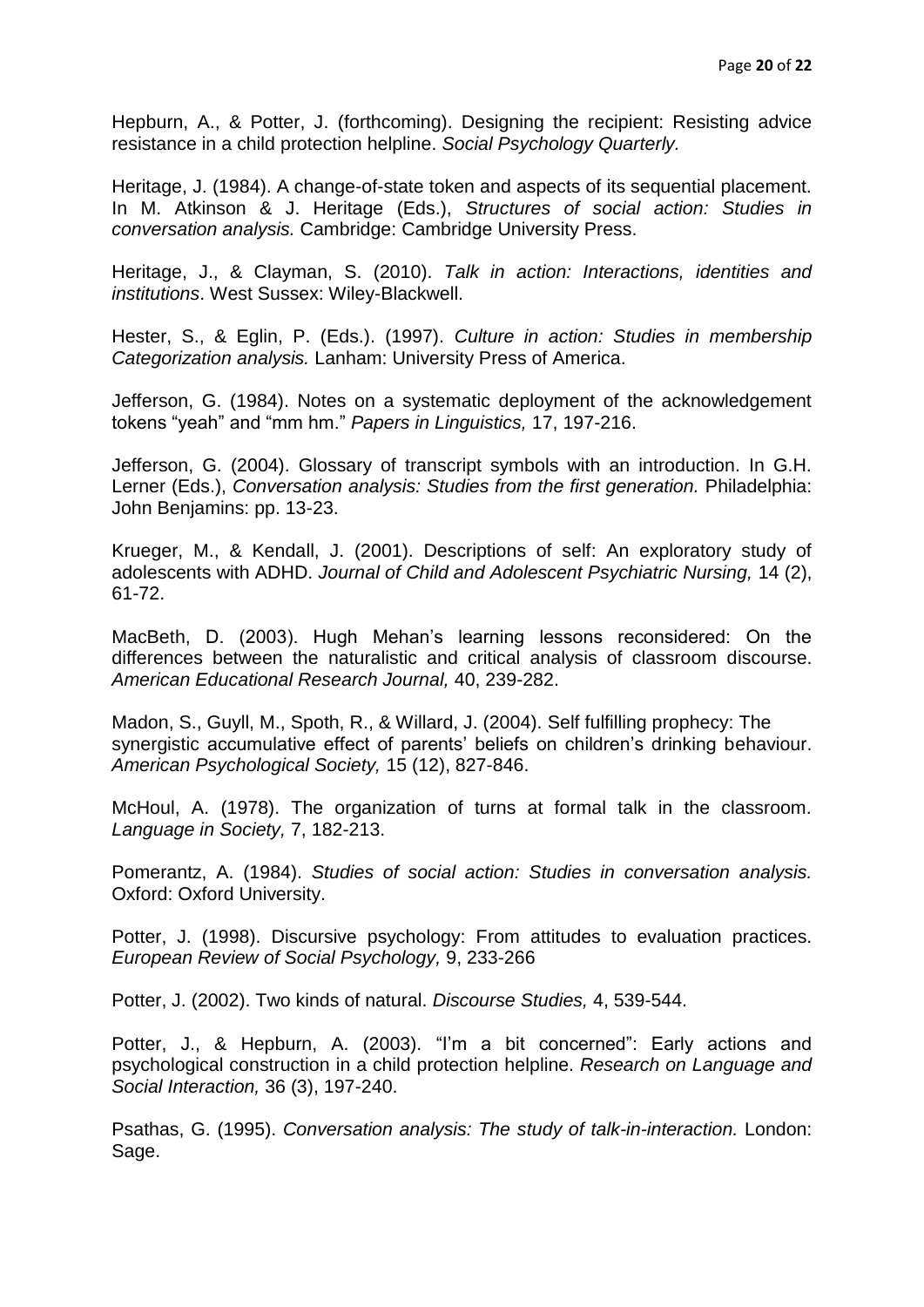Raymond, G. (2003). Grammar and social organization: Yes/no interrogatives and the structure of responding. *American Sociological Review,* 68, 939-967.

Ryan, N., & McDougall, T. (2009). *Nursing children and young people with ADHD.*  Oxon: Routledge.

Sacks, H. (1972). An initial investigation of the usability of conversational data for sociology. In D. Sudnow (Eds.) *Studies in social interaction.* New York: The Free Press: pp.31-74.

Sacks, H. (1992). *Lectures on conversation* (Vol 1. G. Jefferson, Eds.) Padstow, T.J. Press Ltd.

Schegloff, E.A. (2007). *Sequence organization interaction.* Cambridge: Cambridge University Press.

Schegloff, E.A. (2007). A tutorial on membership categorization. *Journal of Pragmatics,* 39, 462-482.

Scott, S. (2008). An update on interventions for conduct disorder. *Advances in Psychiatric treatment,* 14, 61-70.

Silverman, D. (1998). *Harvey Sacks: Social science and conversation analysis.* Cambridge, England: Polity Press.

Speer, S. (2002). "Natural" and "contrived" data: a sustainable distinction. *Discourse Studies,* 4 (4), 539-542.

Stivers, T. (2005). Modified repeats: One method for asserting primary rights from second position. *Research on Language and Social Interaction,* 38 (2), 131-158.

Stokoe, E.H. (2003). Doing gender, doing categorization: Recent developments in language and gender research. *International Sociolinguistics*, 2(1), 1-12.

Travell, C., & Visser, J. (2006). "ADHD does bad stuff to you": Young peoples" and parents" experiences and perceptions of Attention Deficit Hyperactivity Disorder (ADHD). *Emotional and Behavioural Difficulties,* 11 (3), 205-216.

Whalen, C. (2004). Attention – Deficit/Hyperactivity Disorder. *International Encyclopaedia of the Social and Behavioural Sciences,* 49, 871-875.

Wiggins, S. (2002). Talking with your mouth full: Gustatory Mmms and the embodiment of pleasure. *Research on Language and Social Interaction,* 35 (3), 311- 336.

Wilkinson, S., & Kitzinger, C. (2006). Surprise as an interactional achievement: Reaction tokens in conversation. *Social Psychology Quarterly,* 69 (2), 150-182.

Wolraich, M.L., Wibblesman, C.J., Brown, T.E., Evans, S.W., Gotlieb, E.M., Knight, J.R., Ross, C.E., Shubner, H.H., Wender, E.H., & Wilens, T. (2005). Attention –